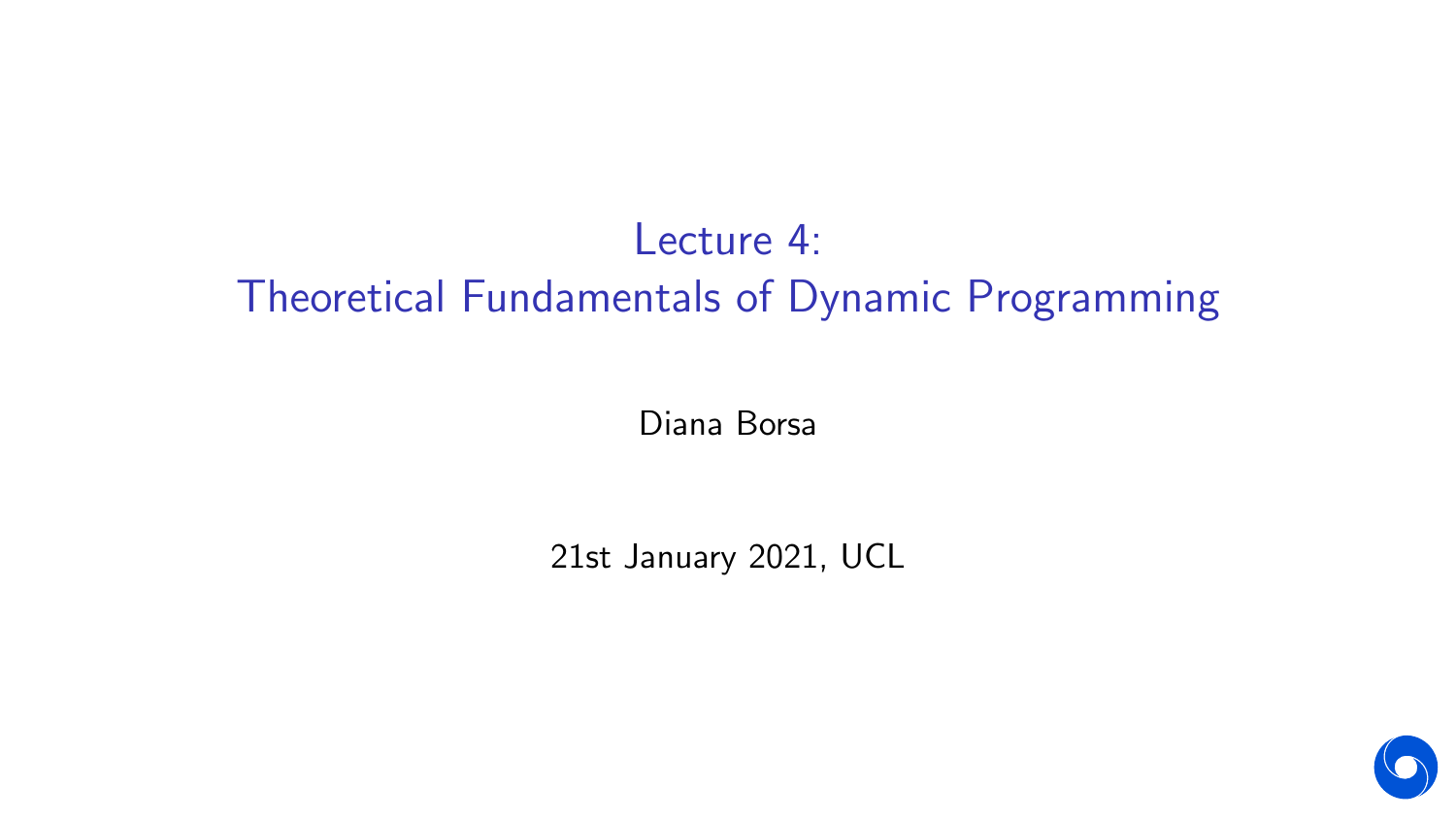## This Lecture

- ▶ Last lecture: MDP, DP, Value Iteration (VI), Policy Iteration (PI)
- $\blacktriangleright$  This lecture:
	- $\triangleright$  Deepen the mathematical formalism behind the MDP framework.
	- **In Revisit the Bellman equations and introduce their corresponding operators.**
	- Re-visit the paradigm of dynamic programming: VI and PI.
- $\triangleright$  Next lectures: approximate, sampled versions of these paradigms, mainly in the absence of perfect knowledge of the environment.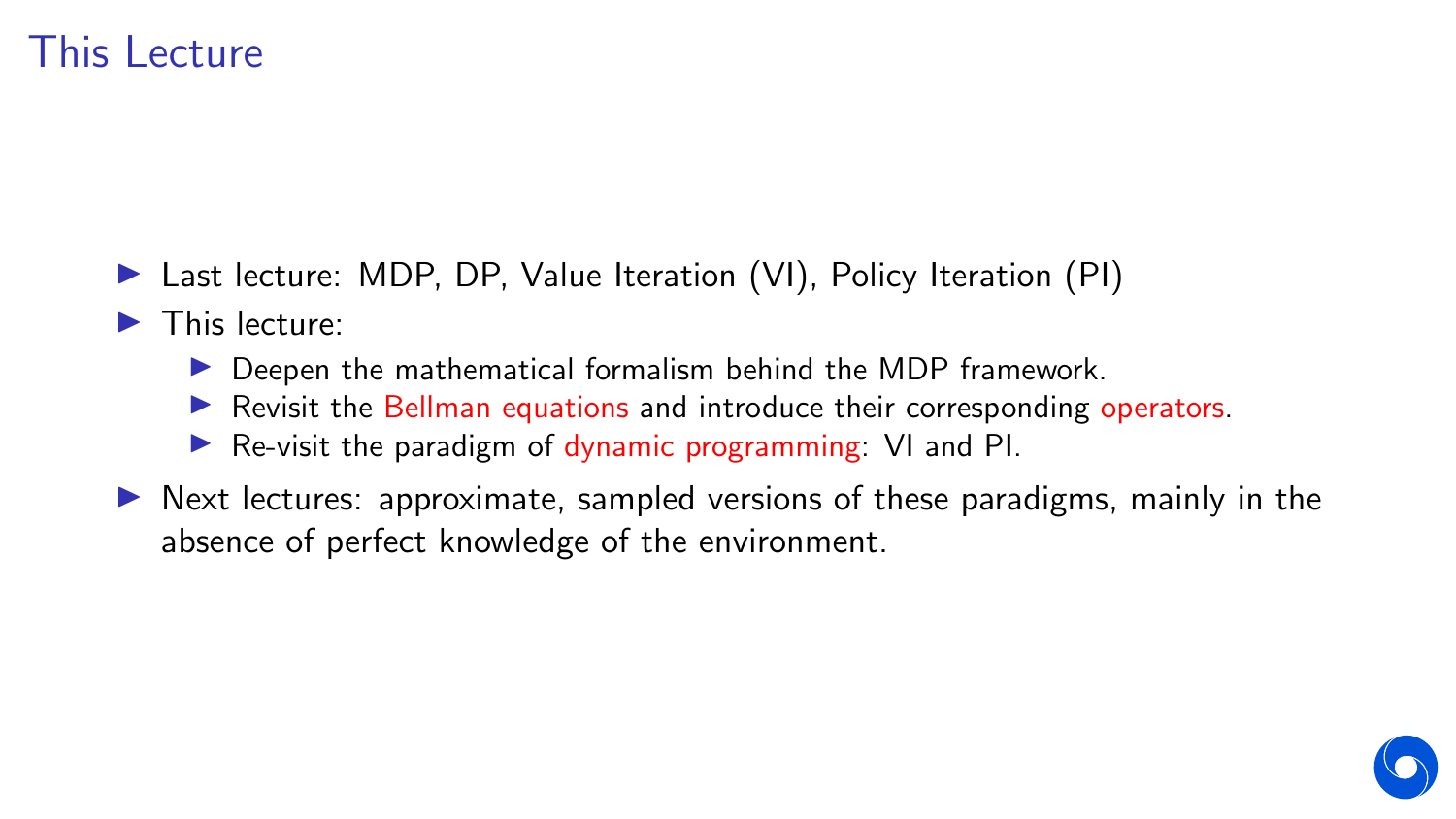# **Preliminaries** (Quick Recap of Functional Analysis)

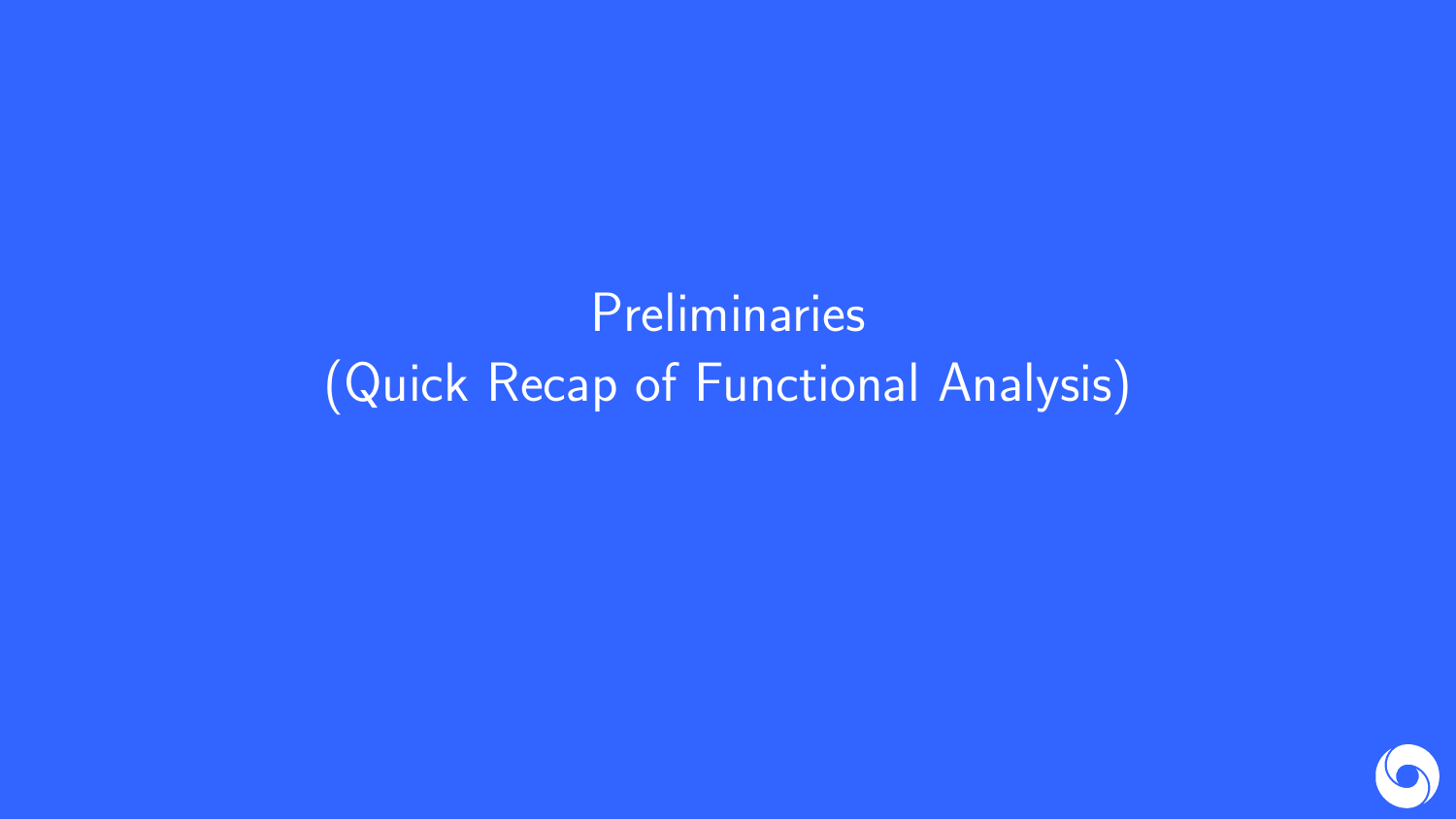## Normed Vector Spaces

In Normed Vector Spaces: vector space  $\mathcal{X}$  + a norm  $\|\cdot\|$  on the elements of  $\mathcal{X}$ .

▶ Norms are defined a mapping  $\mathcal{X} \to \mathbb{R}$  s.t:

- 1.  $||x|| > 0$ ,  $\forall x \in \mathcal{X}$  and if  $||x|| = 0$  then  $x = 0$ .
- 2.  $\|\alpha x\| = |\alpha| \|x\|$  (homogeneity)
- 3.  $||x_1 + x_2|| \le ||x_1|| + ||x_2||$  (triangle inequality)

### $\blacktriangleright$  For this lecture:

 $\blacktriangleright$  Vector spaces:  $\mathcal{X} = \mathbb{R}^d$ 

 $\blacktriangleright$  Norms:

- **I** max-norm  $|L_{\infty}$  norm  $||.||_{\infty}$
- $\triangleright$  (weighted)  $L_2$  norms  $\Vert . \Vert_{2,\rho}$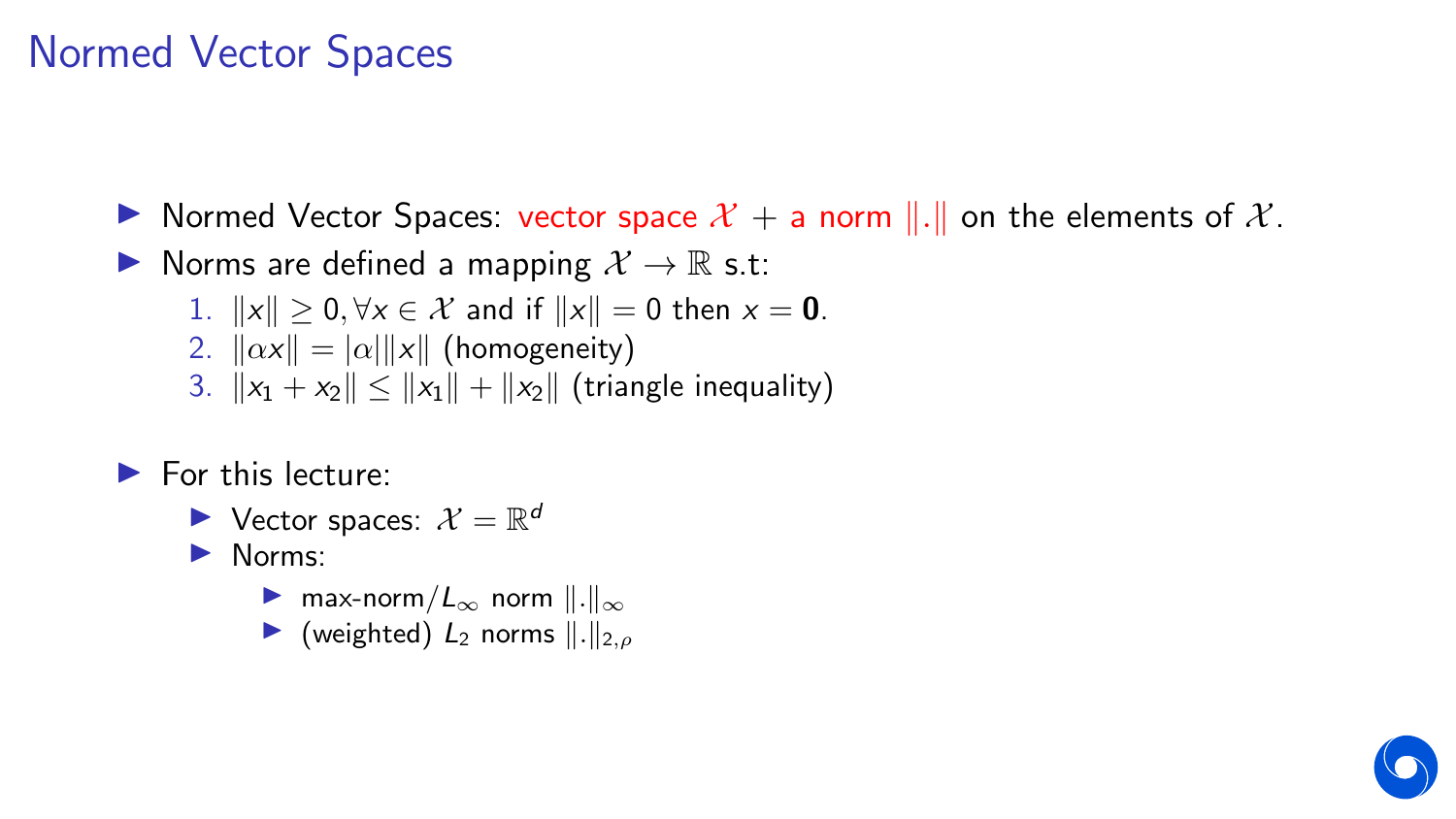# Contraction Mapping

### **Definition**

Let X be a vector space, equipped with a norm  $||.||.$  An mapping  $\mathcal{T} : \mathcal{X} \to \mathcal{X}$  is a  $\alpha$ -contraction mapping if for any  $x_1, x_2 \in \mathcal{X}$ ,  $\exists \alpha \in [0, 1)$  s.t.

$$
\|\mathcal{T}x_1-\mathcal{T}x_2\|\leq \alpha\|x_1-x_2\|
$$

- If  $\alpha \in [0, 1]$ , then we call T non-expanding
- Every contraction is also (by definition) Lipschitz, thus it is also continuous. In particular this means:

If 
$$
x_n \to \parallel \parallel x
$$
 then  $\mathcal{T}x_n \to \parallel \parallel \mathcal{T}x$ 

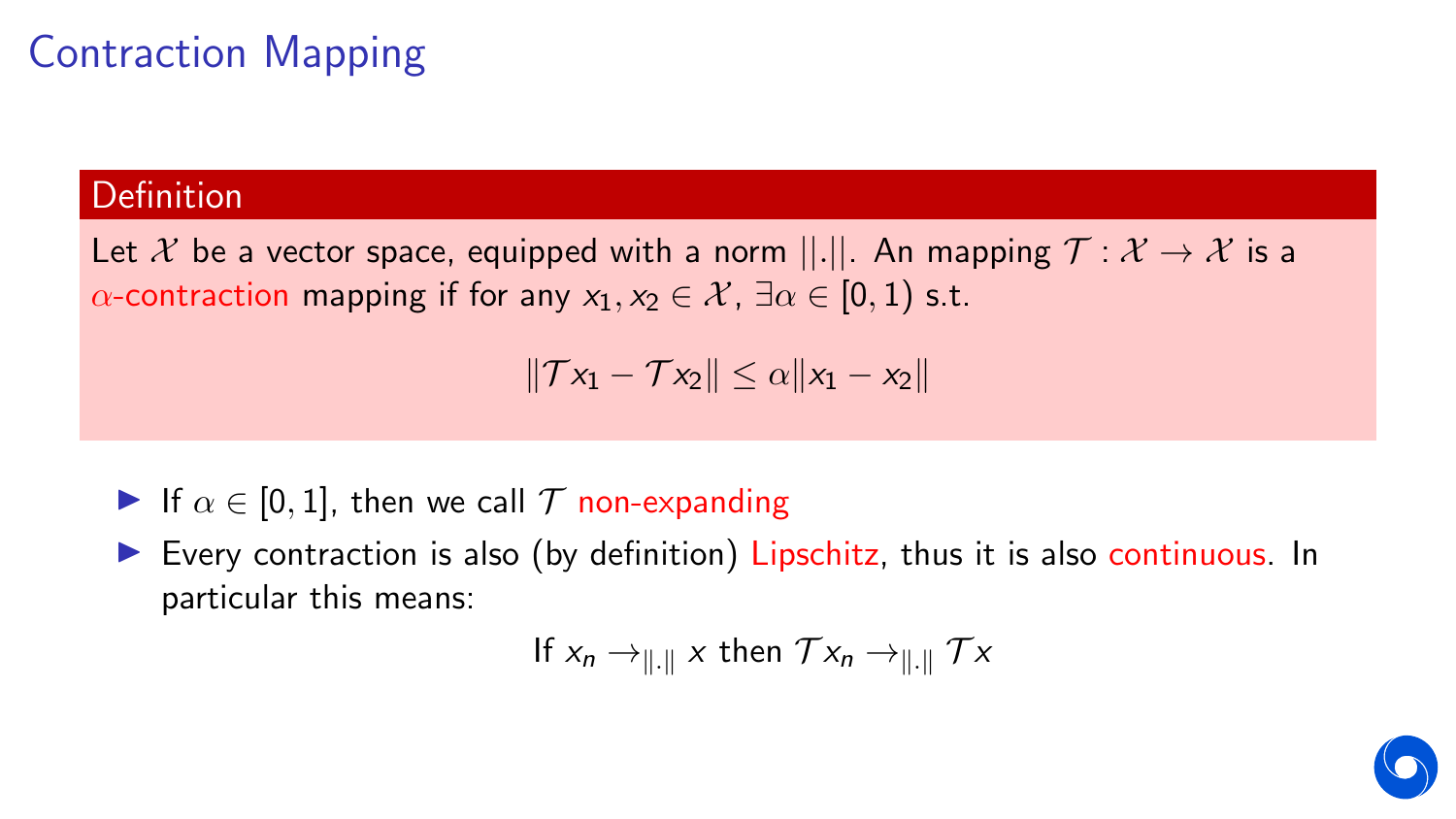## Fixed point

### **Definition**

A point/vector  $x \in \mathcal{X}$  is a fixed point of an operator  $\mathcal{T}$  if  $\mathcal{T} x = x$ .

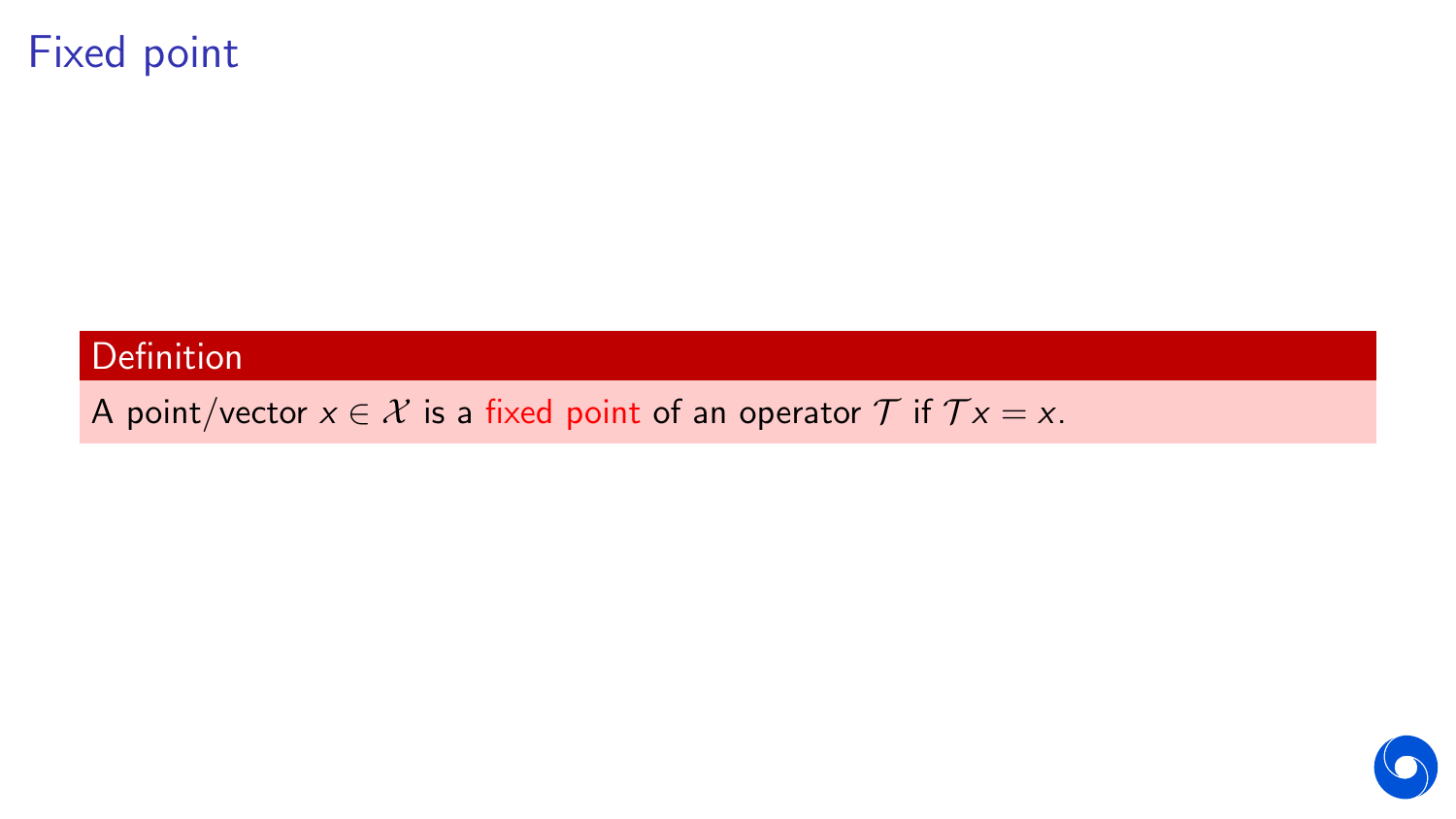#### Theorem (Banach Fixed Point Theorem)

Let X a complete normed vector space, equipped with a norm  $||.||$  and  $\mathcal{T}: \mathcal{X} \to \mathcal{X}$  a  $\gamma$ -contraction mapping, then:

- 1. T has a unique fixed point  $x \in \mathcal{X}$ :  $\exists! x^* \in \mathcal{X}$  s.t.  $\mathcal{T} x^* = x^*$
- 2. ∀ $x_0 \in \mathcal{X}$ , the sequence  $x_{n+1} = \mathcal{T} x_n$  converges to  $x^*$  in a geometric fashion:

$$
||x_n - x^*|| \leq \gamma^n ||x_0 - x^*||
$$

*Thus*  $\lim_{n\to\infty}$   $||x_n - x^*|| \leq \lim_{n\to\infty} (\gamma^n ||x_0 - x^*||) = 0.$ 

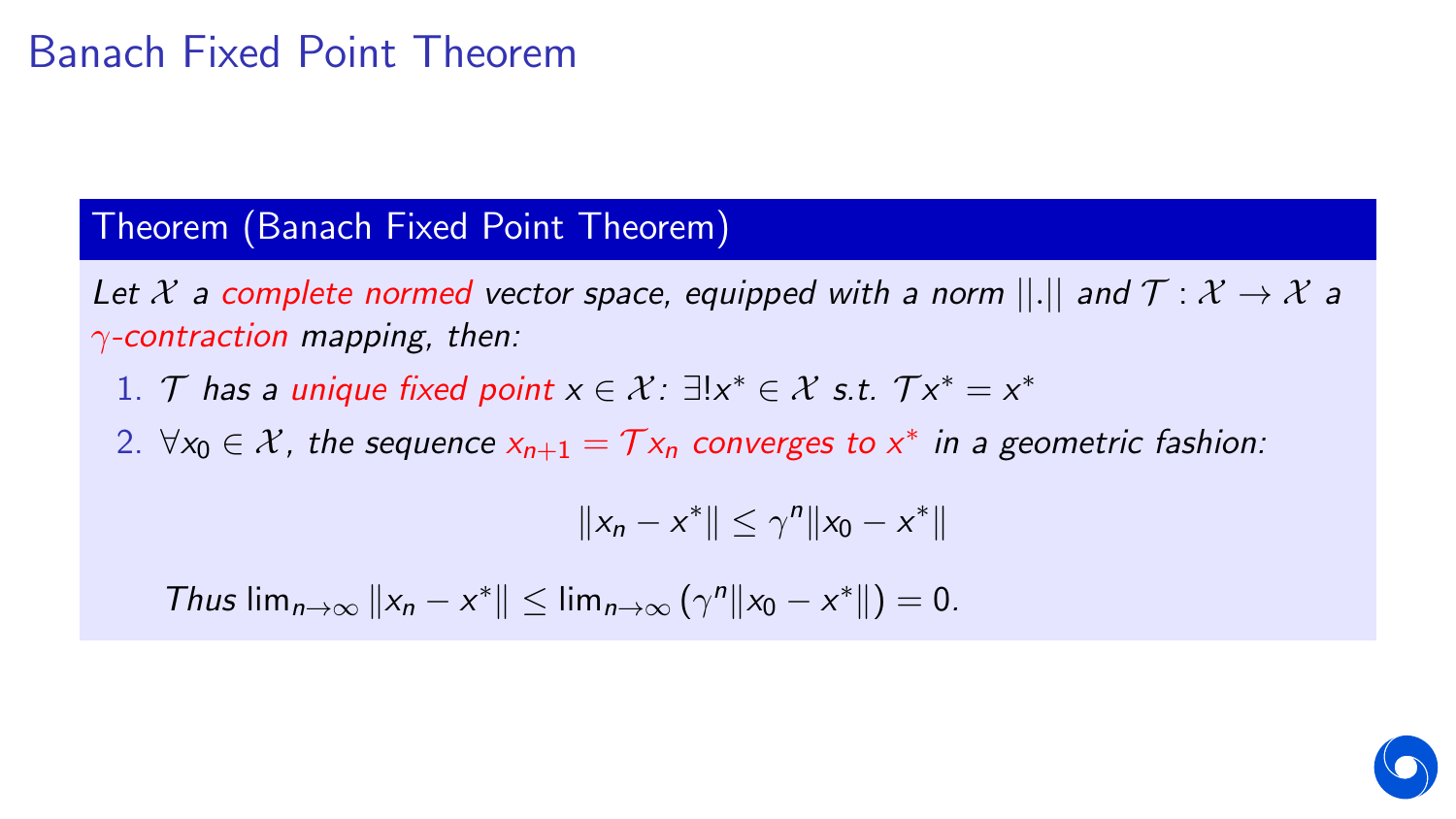# Markov Decision Processes and Dynamic Programming (Recap)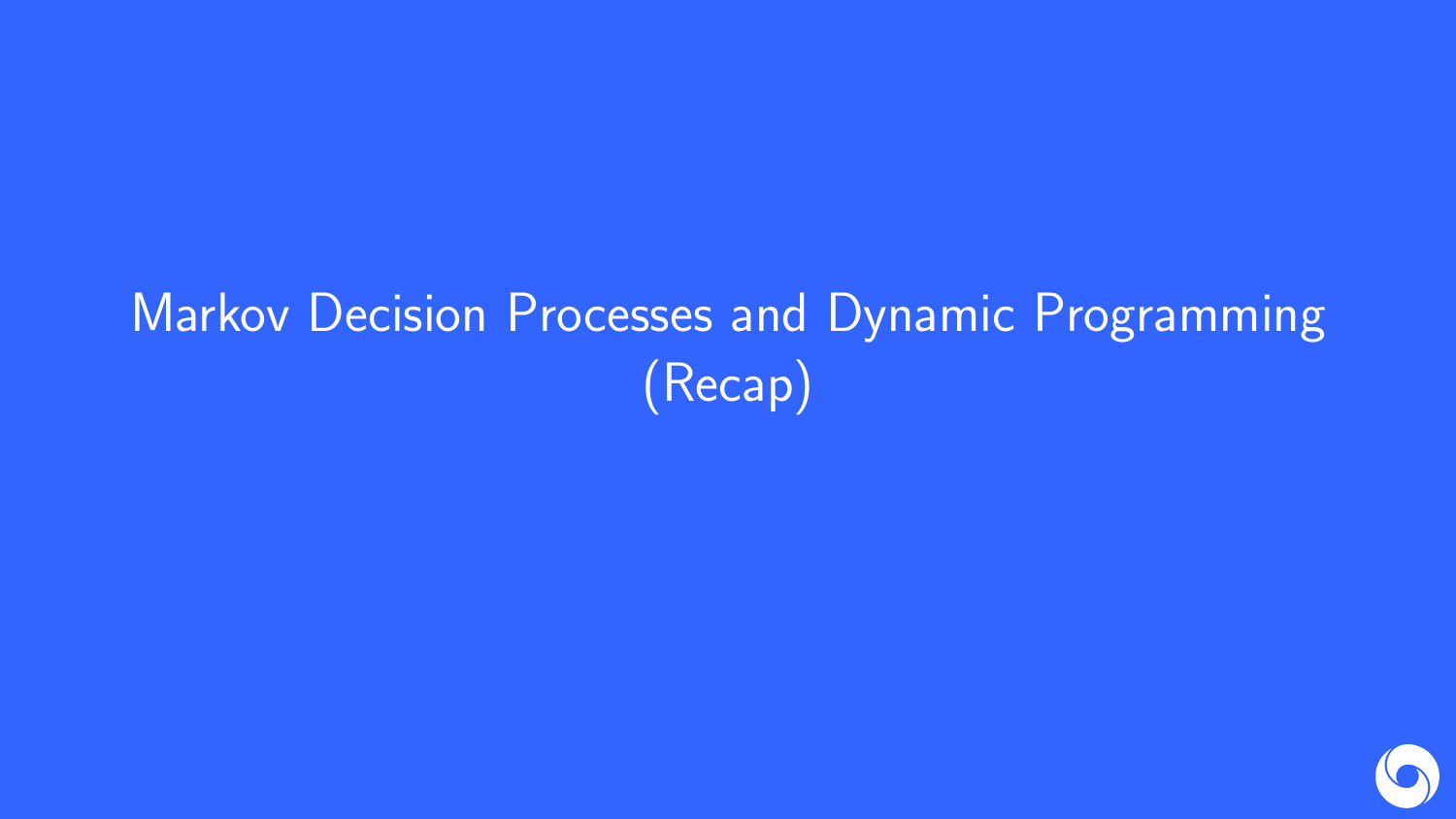▶ Markov Decision Processes (MDPs) formally describe an environment:

 $M = (S, A, p, r, \gamma)$ 

- $\blacktriangleright$  Almost all RL problems can be formalised as MDPs, e.g.
	- $\triangleright$  Optimal control primarily deals with continuous MDPs
	- $\triangleright$  Partially observable problems can be converted into MDPs
	- $\blacktriangleright$  Bandits are MDPs with one state

$$
\bullet
$$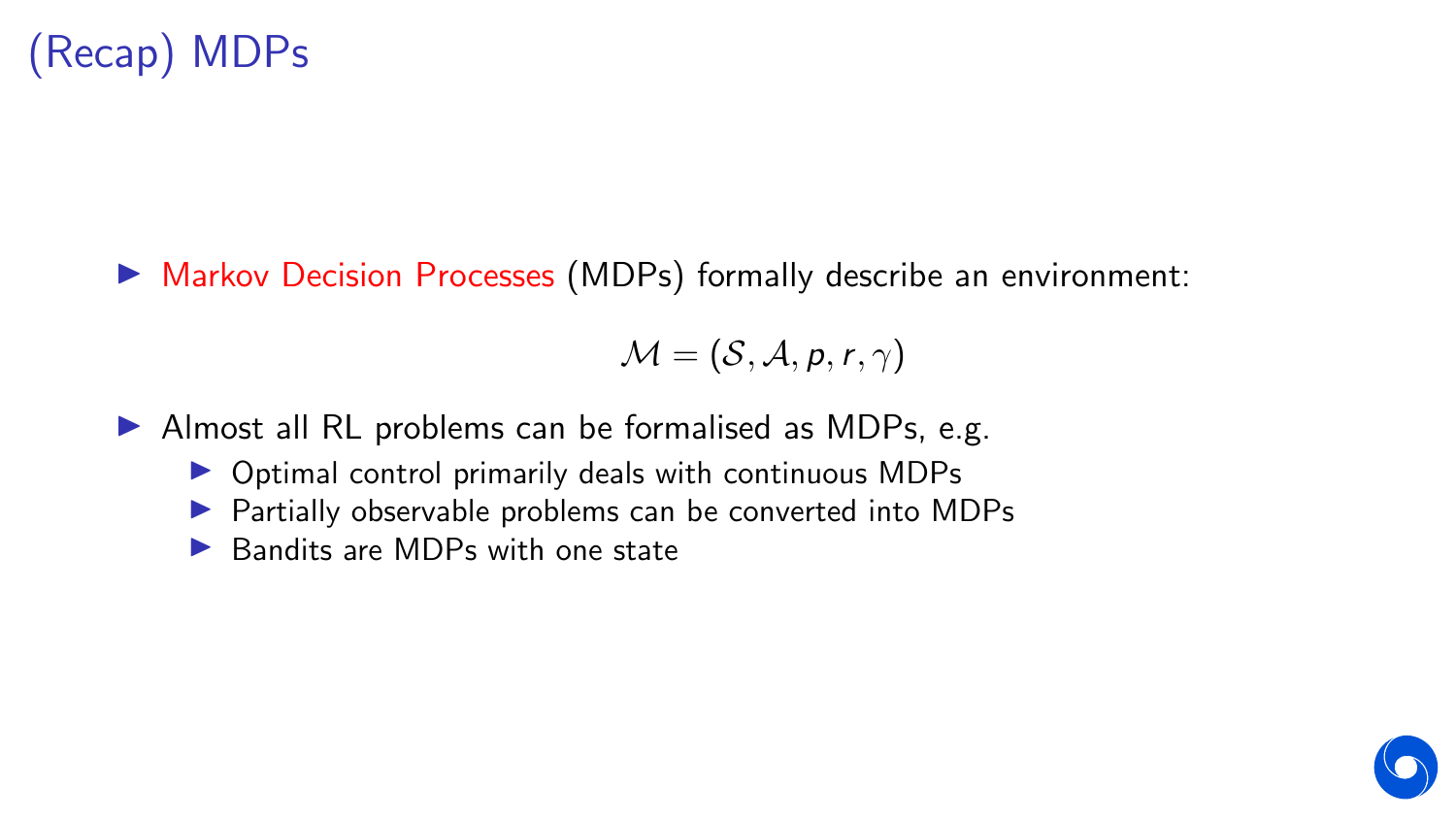# (Recap) Value functions

State value function, for a policy  $\pi$ :

$$
v_\pi(s) = \mathbb{E}\left[\sum_{t=0}^\infty \gamma^t R_{t+1} | s_0 = s; \pi\right]
$$

Action value function, for a policy  $\pi$ :

$$
q_\pi(s,a) = \mathbb{E}\left[\sum_{t=0}^\infty \gamma^t R_{t+1} | s_0 = s; a_0 = a, \pi\right]
$$

▶ Optimal value functions:  $q^* = \max_{\pi} q_{\pi} (v^* = \max_{\pi} v_{\pi})$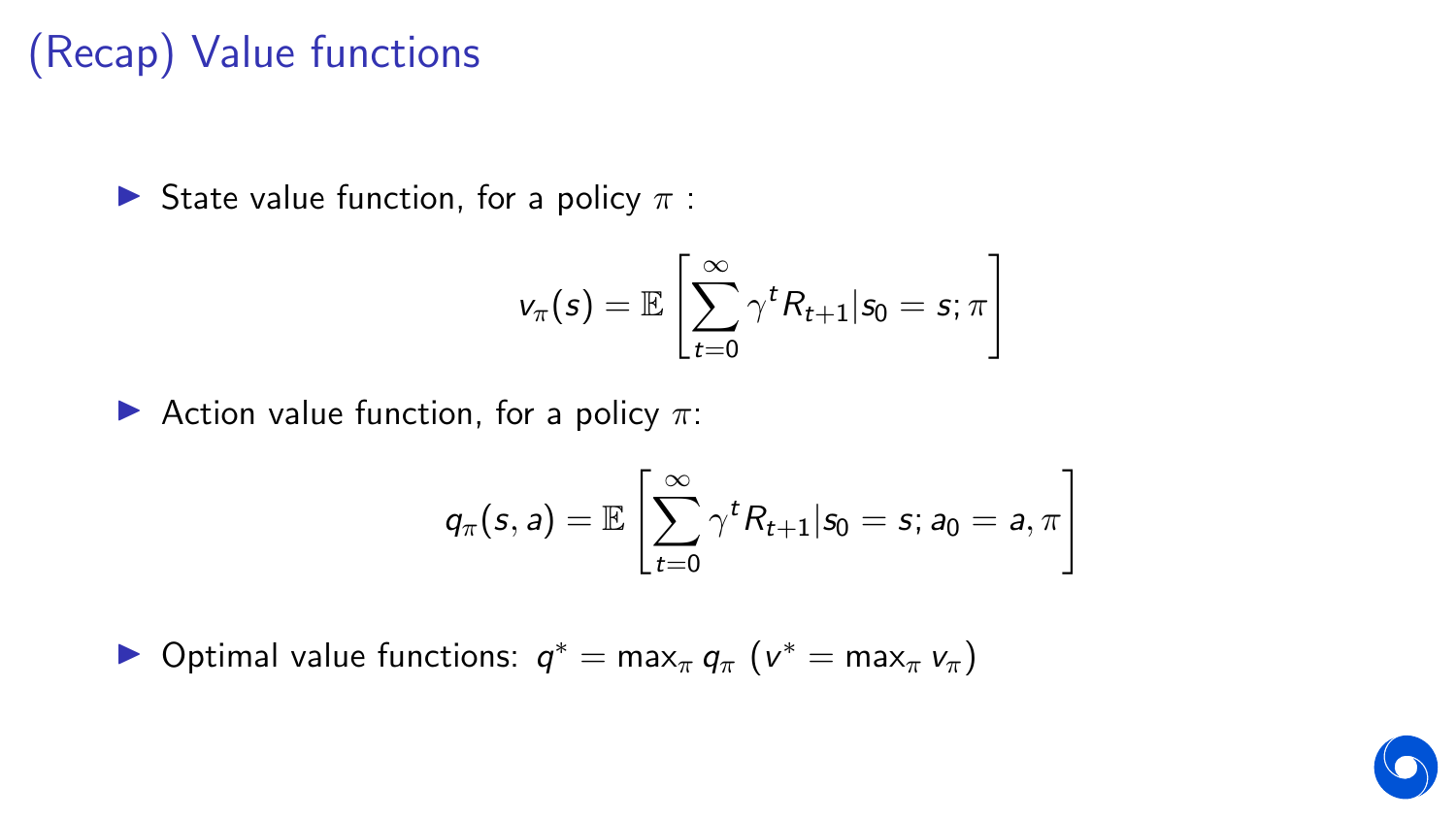# (Recap) Bellman Equations

### Theorem (Bellman Expectation Equations)

Given an MDP,  $M = \langle S, A, p, r, \gamma \rangle$ , for any policy π, the value functions obey the following expectation equations:

$$
v_{\pi}(s) = \sum_{a} \pi(s, a) \left[ r(s, a) + \gamma \sum_{s'} p(s'|a, s) v_{\pi}(s') \right]
$$
(1)  

$$
q_{\pi}(s, a) = r(s, a) + \gamma \sum_{s'} p(s'|a, s) \sum_{a' \in \mathcal{A}} \pi(a'|s') q_{\pi}(s', a')
$$
(2)

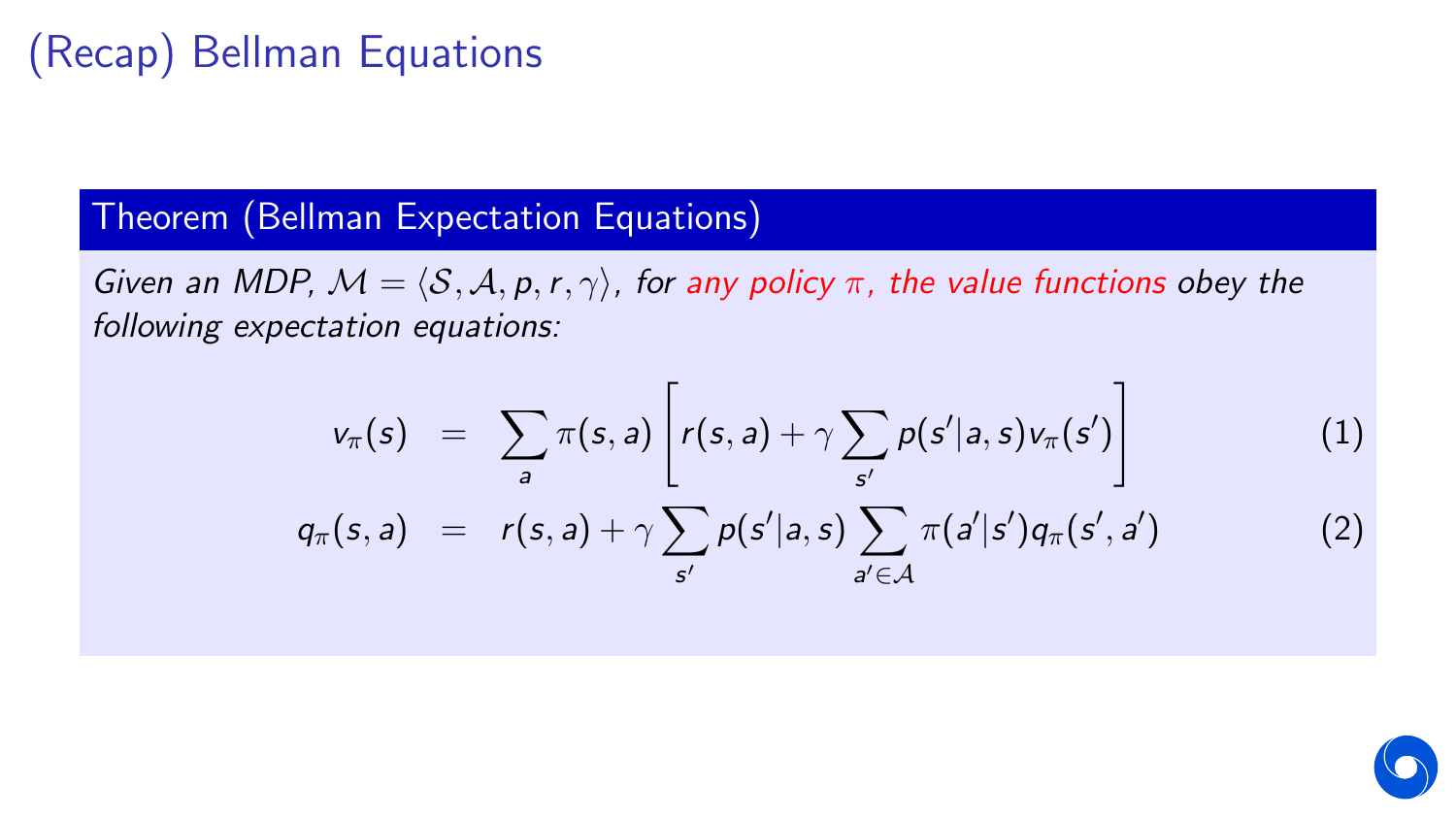# (Recap) The Bellman Optimality Equation

#### Theorem (Bellman Optimality Equations)

Given an MDP,  $M = \langle S, A, p, r, \gamma \rangle$ , the optimal value functions obey the following expectation equations:

$$
v^*(s) = \max_{a} \left[ r(s,a) + \gamma \sum_{s'} p(s'|a,s) v^*(s') \right]
$$
 (3)

$$
q^*(s, a) = r(s, a) + \gamma \sum_{s'} p(s'|a, s) \max_{a' \in \mathcal{A}} q^*(s', a')
$$
 (4)

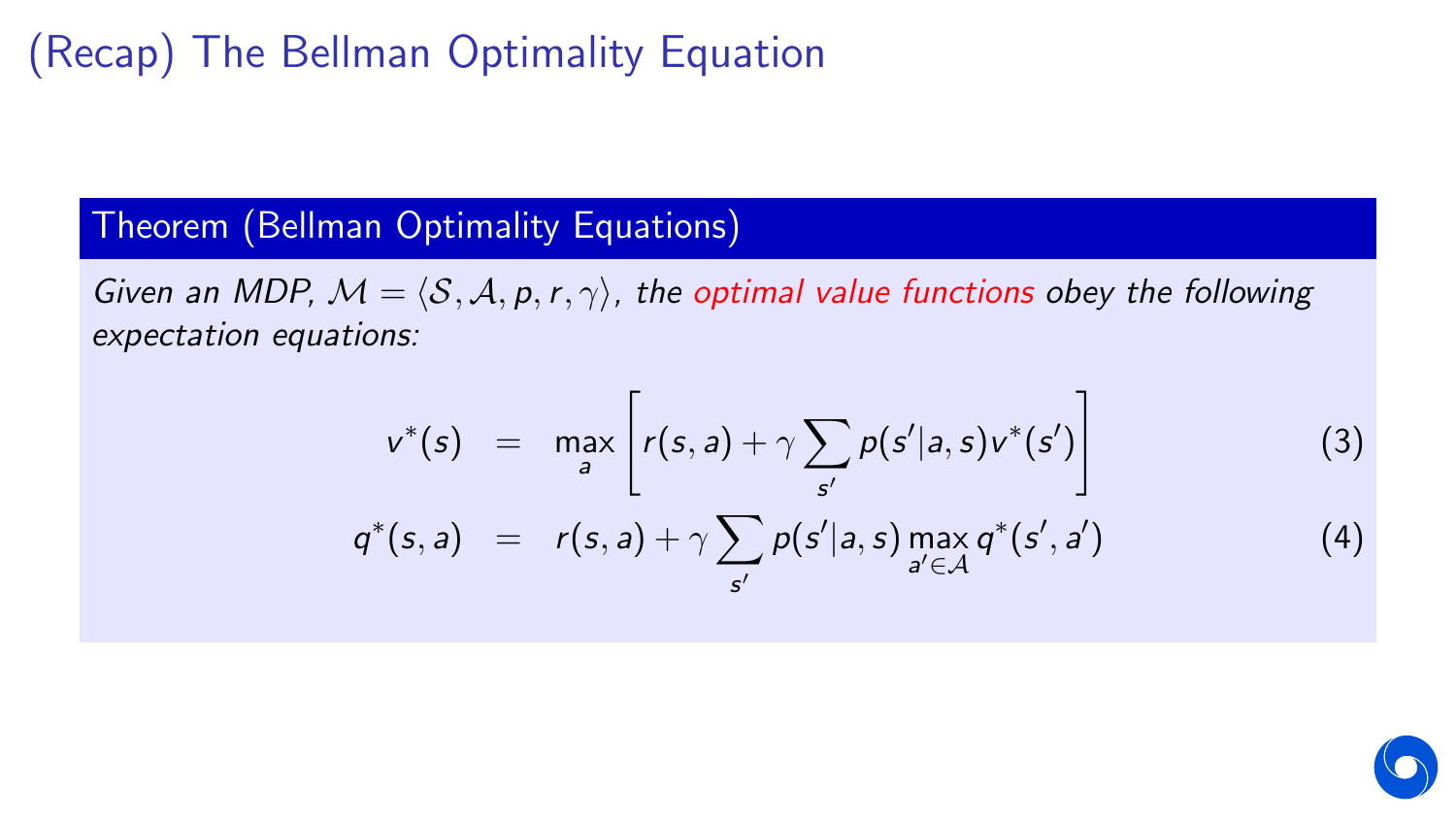# Bellman Operators

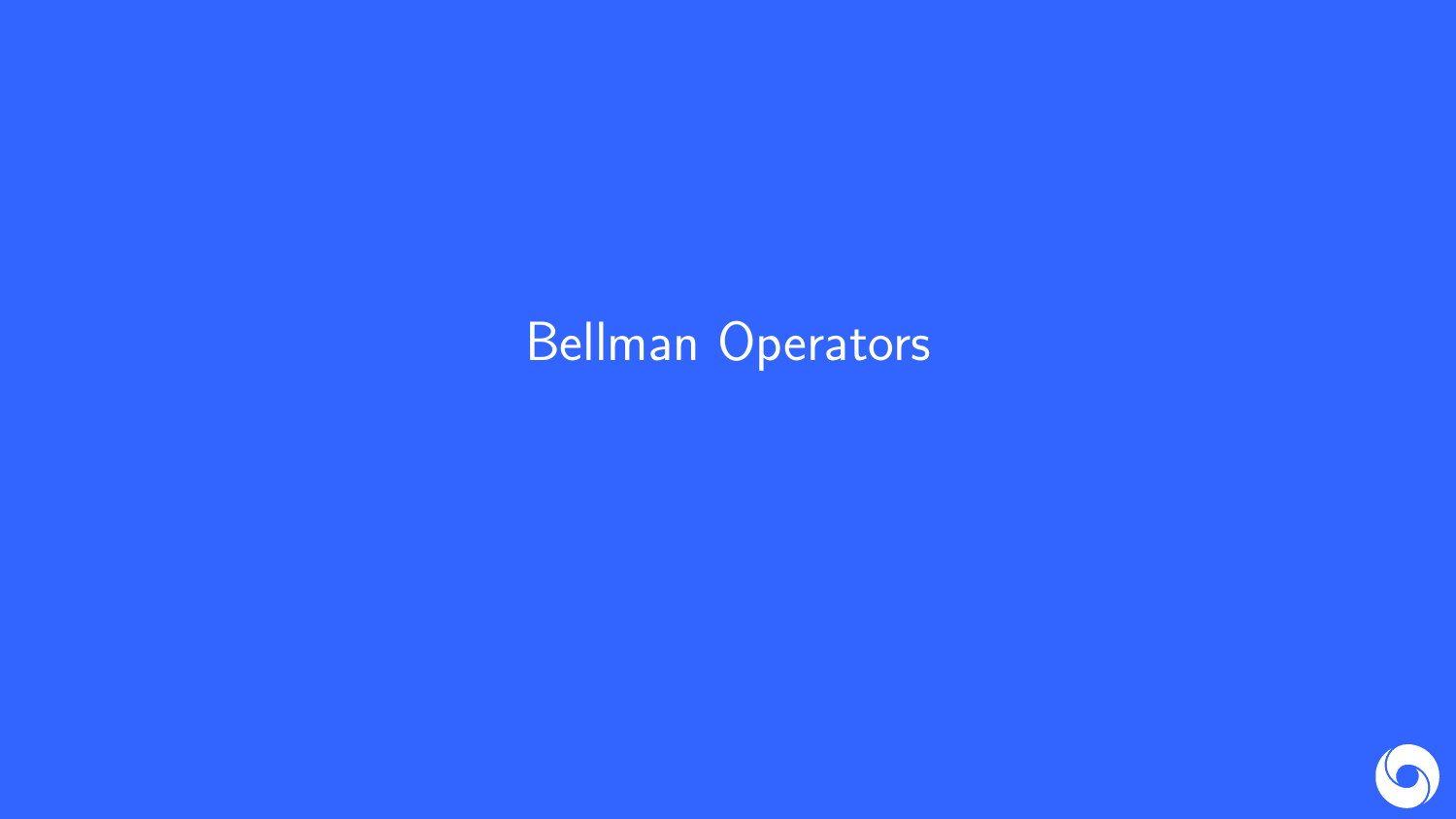## The Bellman Optimality Operator

# Definition (Bellman Optimality Operator  $T_{\mathcal{V}}^*$ )

Given an MDP,  $\mathcal{M} = \langle \mathcal{S}, \mathcal{A}, p, r, \gamma \rangle$ , let  $\mathcal{V} \equiv \mathcal{V}_\mathcal{S}$  be the space of bounded real-valued functions over  $\mathcal{S}.$  We define, point-wise, the Bellman Optimality operator  $\mathcal{T}^*_\mathcal{V}:\mathcal{V}\to\mathcal{V}$ as:

$$
(\mathcal{T}_{\mathcal{V}}^* f)(s) = \max_{a} \left[ r(s, a) + \gamma \sum_{s'} p(s'|a, s) f(s') \right], \ \forall f \in \mathcal{V}
$$
 (5)

As a common convention we drop the index  ${\mathcal V}$  and simply use  $\mathcal{T}^*=\mathcal{T}^*_{\mathcal V}$ 

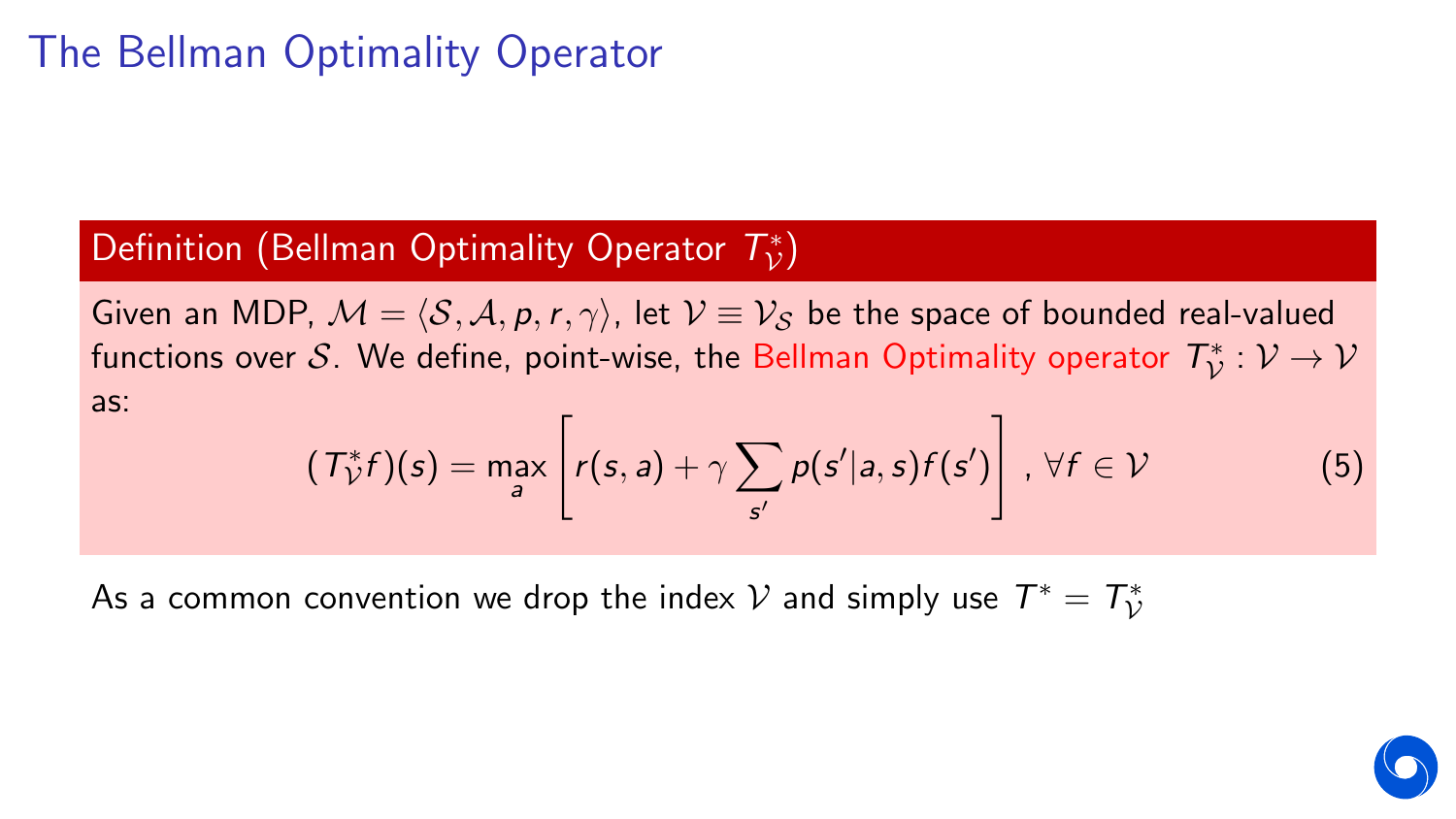Properties of the Bellman Operator  $\mathcal{T}^*$ 

1. It has one unique fixed point  $v^*$ .

$$
T^*v^*=v^*
$$

2.  $\mathcal{T}^*$  is a  $\gamma$ -contraction wrt. to  $\|.\|_\infty$ 

$$
\|T^*v - T^*u\|_{\infty} \leq \gamma \|v - u\|_{\infty}, \forall u, v \in \mathcal{V}
$$

3.  $T^*$  is monotonic:

 $\forall u, v \in V$  s.t.  $u \leq v$ , component-wise, then  $T^*u \leq T^*v$ 

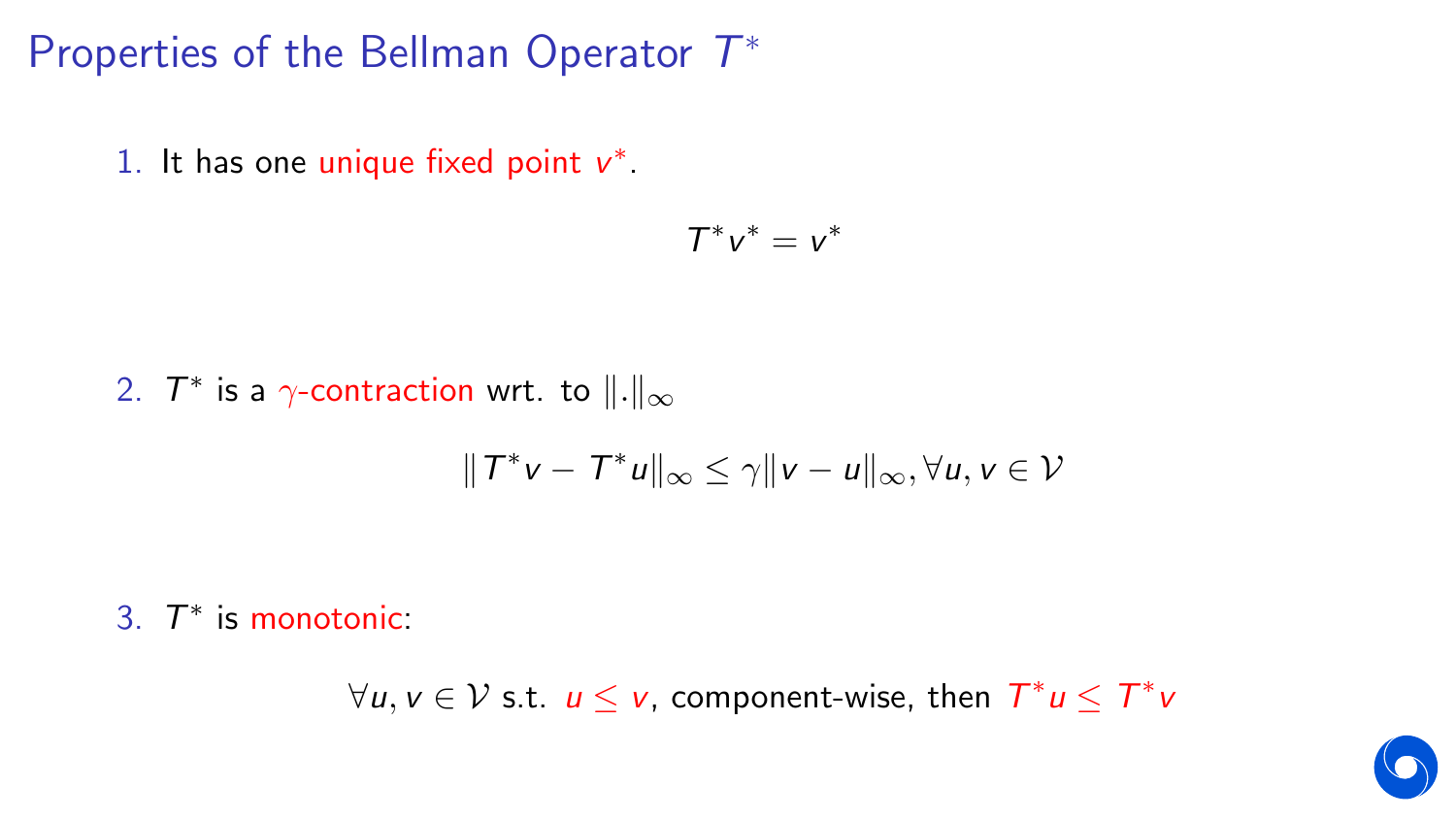## Properties of the Bellman Operator  $\mathcal{T}^*$  (Proofs)

# Prop. (2):  $\mathcal{T}^*$  is a  $\gamma$ -contraction wrt. to  $\|.\|_{\infty}$

## Proof.

$$
|T^*v(s) - T^*u(s)| = |\max_{a} [r(s, a) + \gamma \mathbb{E}_{s'|s, a} v(s')] - \max_{b} [r(s, b) + \gamma \mathbb{E}_{s''|s, b} u(s'')] | (6)
$$
  
\n
$$
\leq \max_{a} |[r(s, a) + \gamma \mathbb{E}_{s'|s, a} v(s')] - [r(s, a) + \gamma \mathbb{E}_{s'|s, a} u(s')] | (7)
$$
  
\n
$$
= \gamma \max_{a} |\mathbb{E}_{s'|s, a} [v(s') - u(s')] | (8)
$$
  
\n
$$
\leq \gamma \max_{s'} |[v(s') - u(s')] | (9)
$$

Thus we get:

$$
||T^*v - T^*u||_{\infty} \leq \gamma ||v - u||_{\infty}, \forall u, v \in V
$$

П

Note: Step (6)-(7) uses:  $|\max_a f(a) - \max_b g(b)| \leq max_a |f(a) - g(a)|$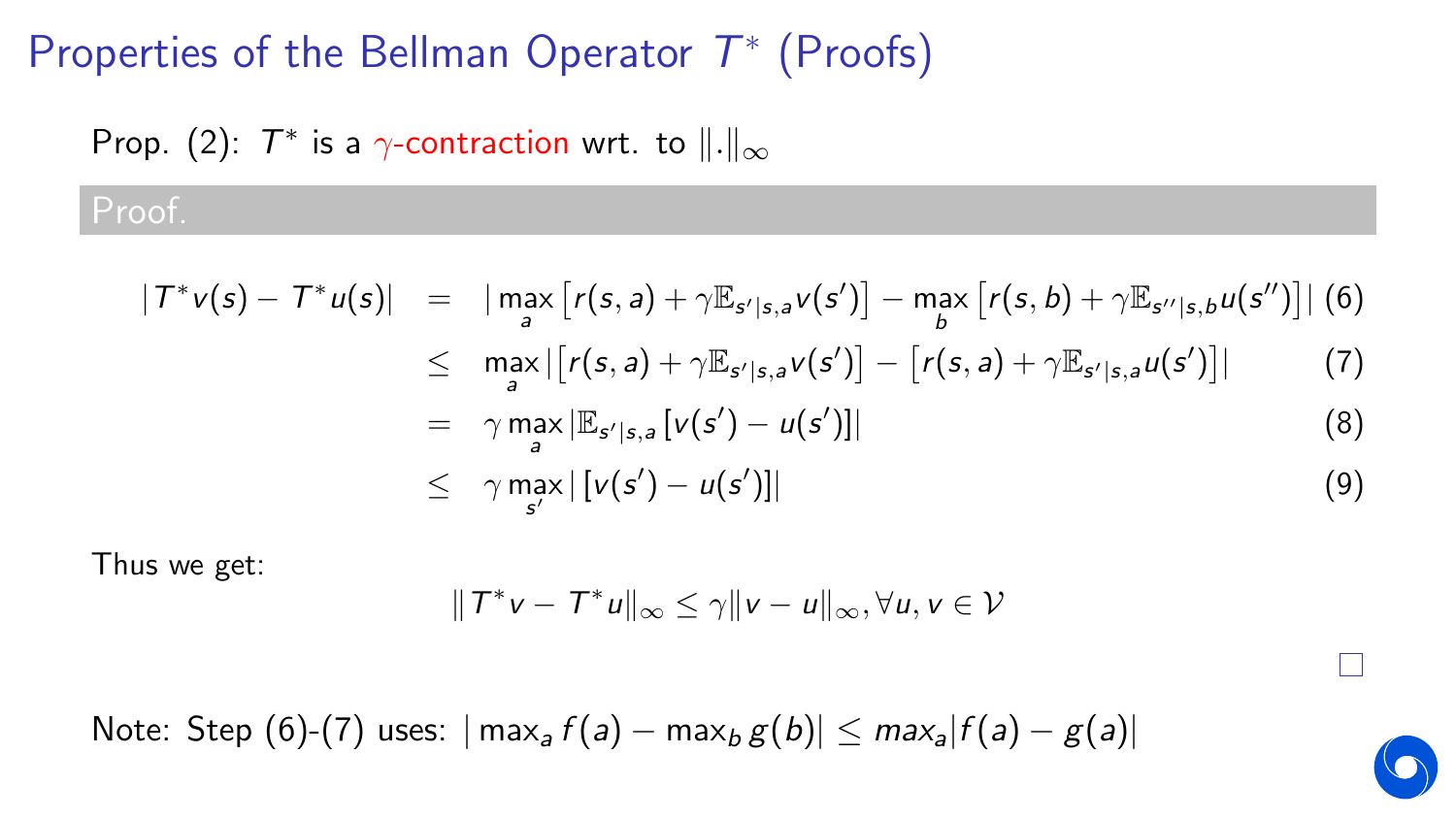# Properties of the Bellman Operator  $\mathcal{T}^*$  (Proofs)

Prop.  $(3)$ :  $T^*$  is monotonic

### Proof.

Given  $v(s) \leq u(s), \forall s \Rightarrow r(s, a) + \mathbb{E}_{s'|s,a}u(s') \leq r(s, a) + \mathbb{E}_{s'|s,a}v(s').$ 

$$
T^*v(s) - T^*u(s) = \max_{a} [r(s, a) + \gamma \mathbb{E}_{s'|s, a} v(s')] - \max_{b} [r(s, b) + \gamma \mathbb{E}_{s''|s, b} u(s'')] \quad (10)
$$
  
\n
$$
\leq \max_{a} ([r(s, a) + \gamma \mathbb{E}_{s'|s, a} v(s')] - [r(s, a) + \gamma \mathbb{E}_{s'|s, a} u(s')]) \quad (11)
$$
  
\n
$$
\leq 0, \forall s.
$$

Thus  $T^*v(s) \leq T^*u(s), \forall s \in \mathcal{S}$ .

П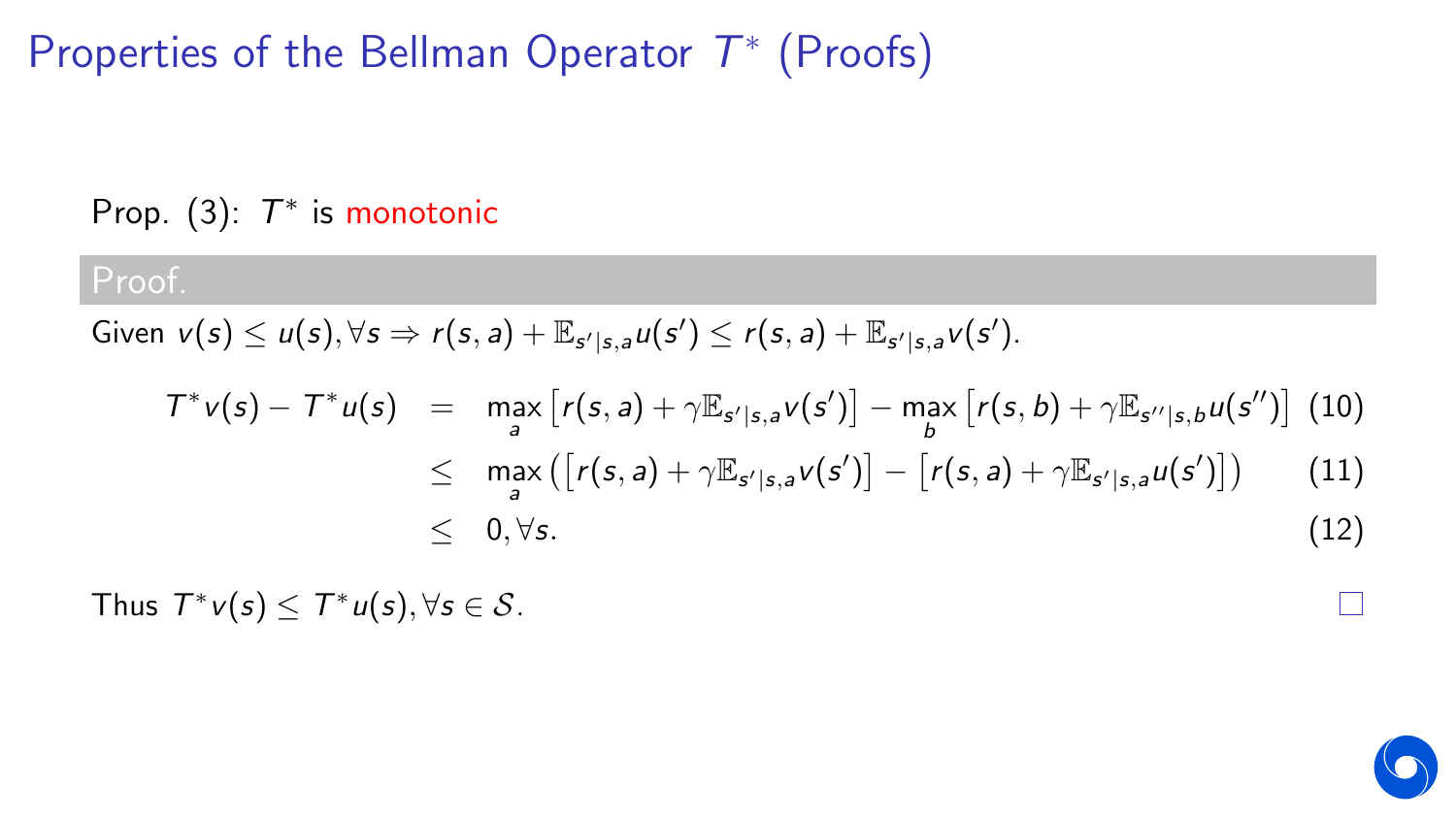# Value Iteration through the lens of the Bellman Operator

### Value Iteration

- Start with  $v_0$ .
- ▶ Update values:  $v_{k+1} = T^* v_k$ .

As 
$$
k \to \infty
$$
,  $v_k \to_{\|\cdot\|_{\infty}} v^*$ .

Proof: Direct application of the Banach Fixed Point Theorem.

$$
\|v_k - v^*\|_{\infty} = \|T^* v_{k-1} - v^*\|_{\infty}
$$
  
\n
$$
= \|T^* v_{k-1} - T^* v^*\|_{\infty} \text{ (fixed point prop.)}
$$
  
\n
$$
\leq \gamma \|v_{k-1} - v^*\|_{\infty} \text{ (contraction prop.)}
$$
  
\n
$$
\leq \gamma^k \|v_0 - v^*\|_{\infty} \text{ (iterative application)}
$$

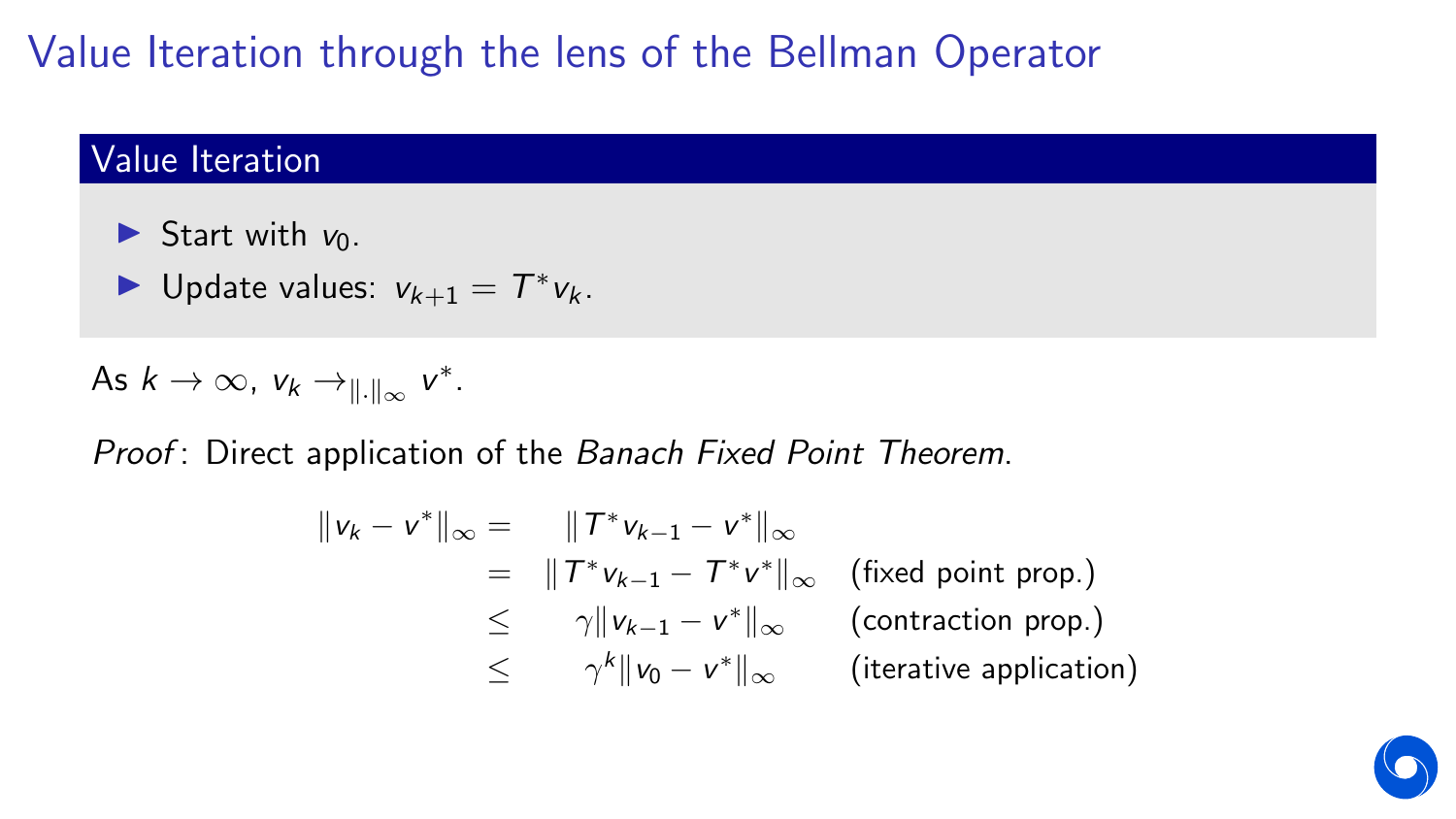## The Bellman Expectation Operator

### Definition (Bellman Expectation Operator)

Given an MDP,  $\mathcal{M} = \langle \mathcal{S}, \mathcal{A}, p, r, \gamma \rangle$ , let  $\mathcal{V} \equiv \mathcal{V}_\mathcal{S}$  be the space of bounded real-valued functions over S. For any policy  $\pi : S \times A \rightarrow [0, 1]$ , we define, point-wise, the Bellman Expectation operator  $T_{\mathcal{V}}^{\pi}$  $\psi^{\pi}:\mathcal{V}\to\mathcal{V}$  as:

$$
(\mathcal{T}_{\mathcal{V}}^{\pi}f)(s) = \sum_{a} \pi(s, a) \left[ r(s, a) + \gamma \sum_{s'} p(s'|a, s) f(s') \right], \forall f \in \mathcal{V}
$$
 (13)

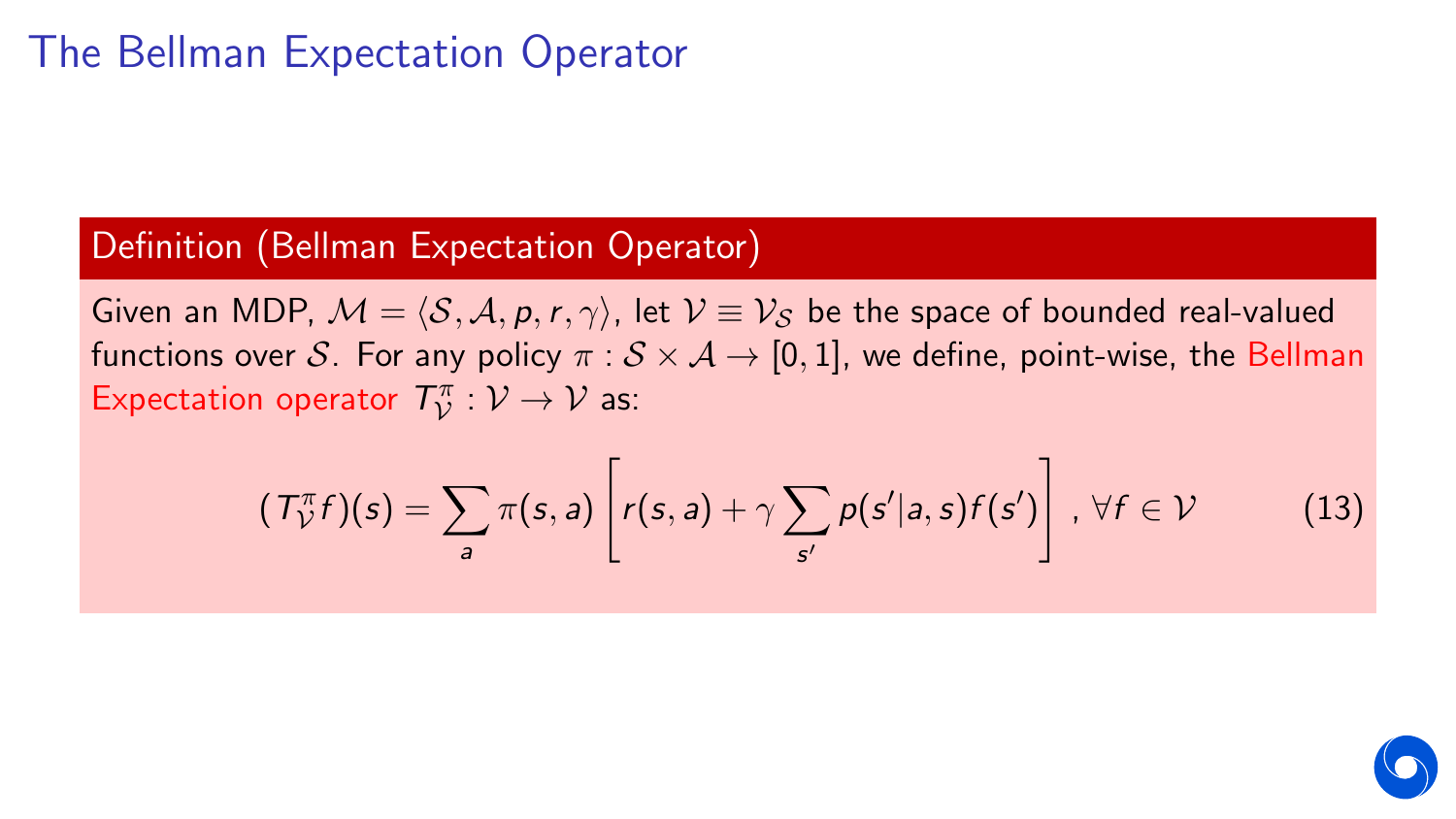Properties of the Bellman Operator  $T^{\pi}$ 

1. It has one unique fixed point  $v_{\pi}$ .

$$
\mathcal{T}^\pi v_\pi = v_\pi
$$

2.  $\mathcal{T}^{\pi}$  is a  $\gamma$ -contraction wrt. to  $\|.\|_{\infty}$ 

$$
\|T^{\pi}v - T^{\pi}u\|_{\infty} \leq \gamma \|v - u\|_{\infty}, \forall u, v \in \mathcal{V}
$$

3.  $T^{\pi}$  is monotonic:

 $\forall u, v \in V$  s.t.  $u \leq v$ , component-wise, then  $T^{\pi}u \leq T^{\pi}v$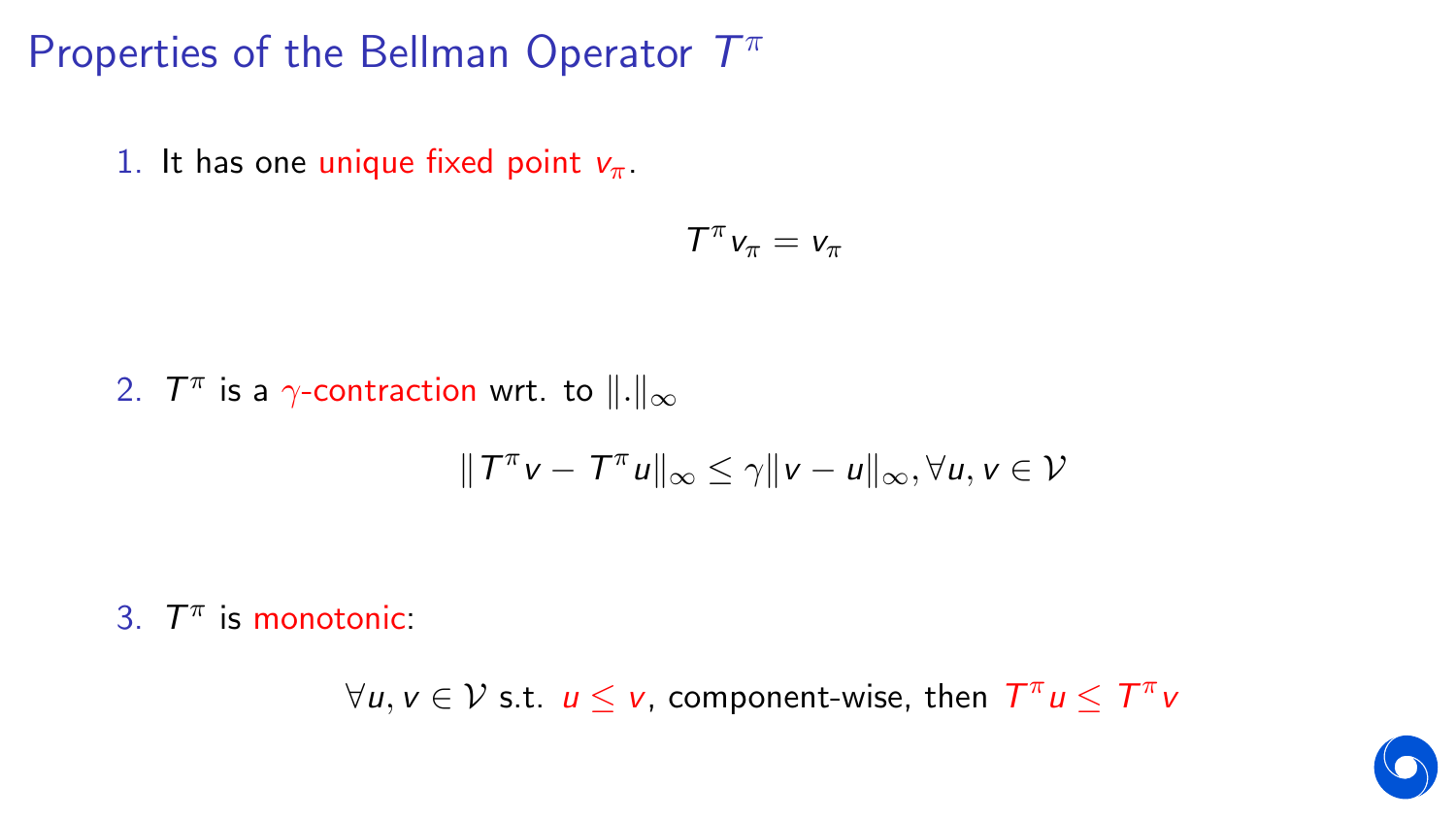# Properties of the Bellman Operator  $T^{\pi}$  (Proofs)

# Prop. (2):  $\mathcal{T}^{\pi}$  is a  $\gamma$ -contraction wrt. to  $\|.\|_{\infty}$

## Proof.

$$
T^{\pi}v(s) - T^{\pi}u(s) = \sum_{a} \pi(a|s) [r(s, a) + \gamma \mathbb{E}_{s'|s, a}v(s') - r(s, a) - \gamma \mathbb{E}_{s'|s, a}u(s')]
$$
  

$$
= \gamma \sum_{a} \pi(a|s) \mathbb{E}_{s'|s, a}[v(s') - u(s')]
$$
(14)  

$$
\Rightarrow |T^{\pi}v(s) - T^{\pi}u(s)| \leq \gamma \max_{s'} |[v(s') - u(s')]|
$$

Thus we get:

$$
\|T^{\pi}v - T^{\pi}u\|_{\infty} \leq \gamma \|v - u\|_{\infty}, \forall u, v \in V
$$

Note: (14) gives us also Prop. (3), monotonicity of  $T^{\pi}$ .



П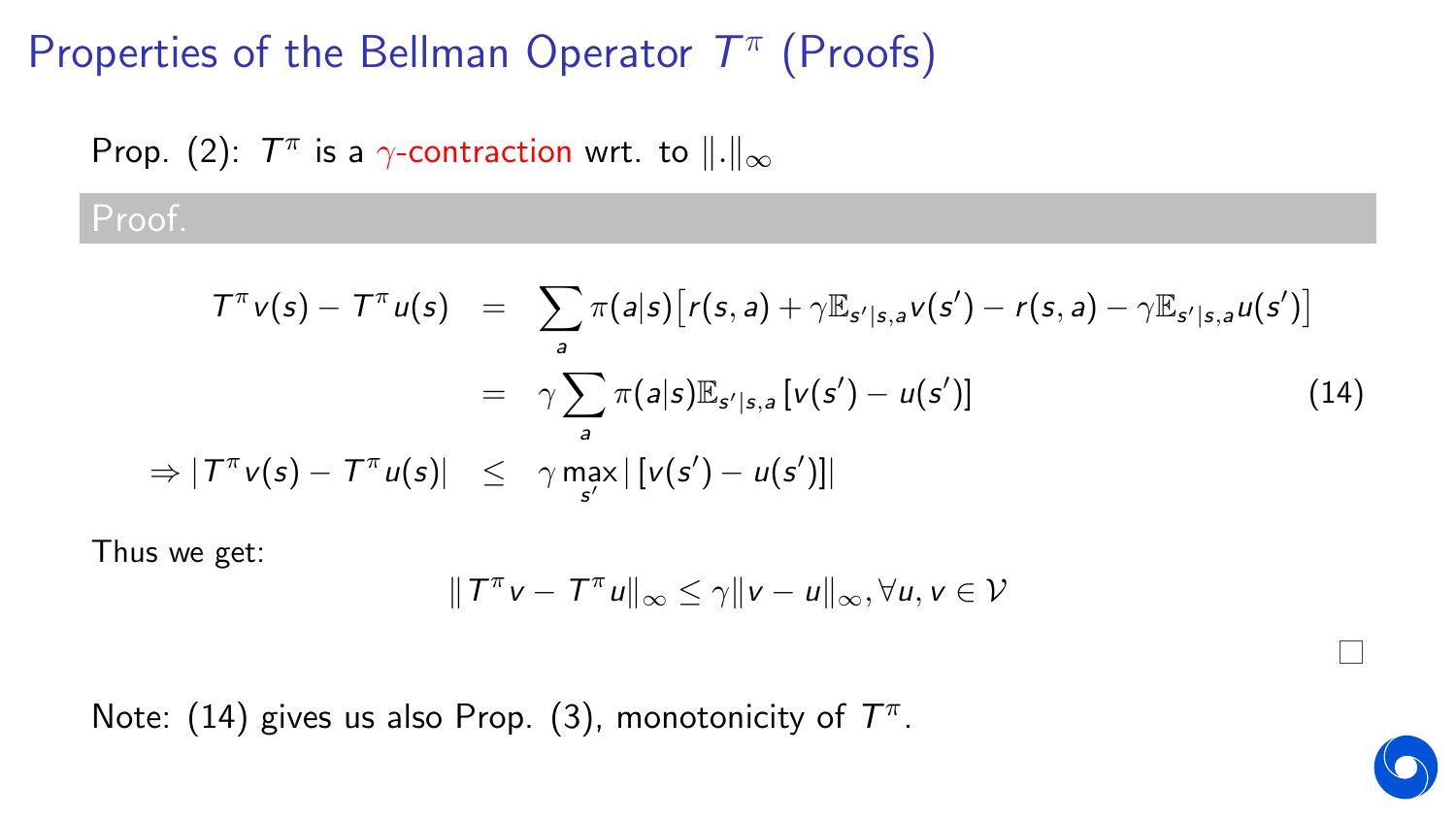# Policy Evaluation

## (Iterative) Policy Evaluation

Start with  $v_0$ .

• Update values: 
$$
v_{k+1} = T^{\pi} v_k
$$
.

As  $k \to \infty$ ,  $v_k \to_{\|\cdot\|_{\infty}} v_{\pi}$ .

Proof: Direct application of the Banach Fixed Point Theorem.

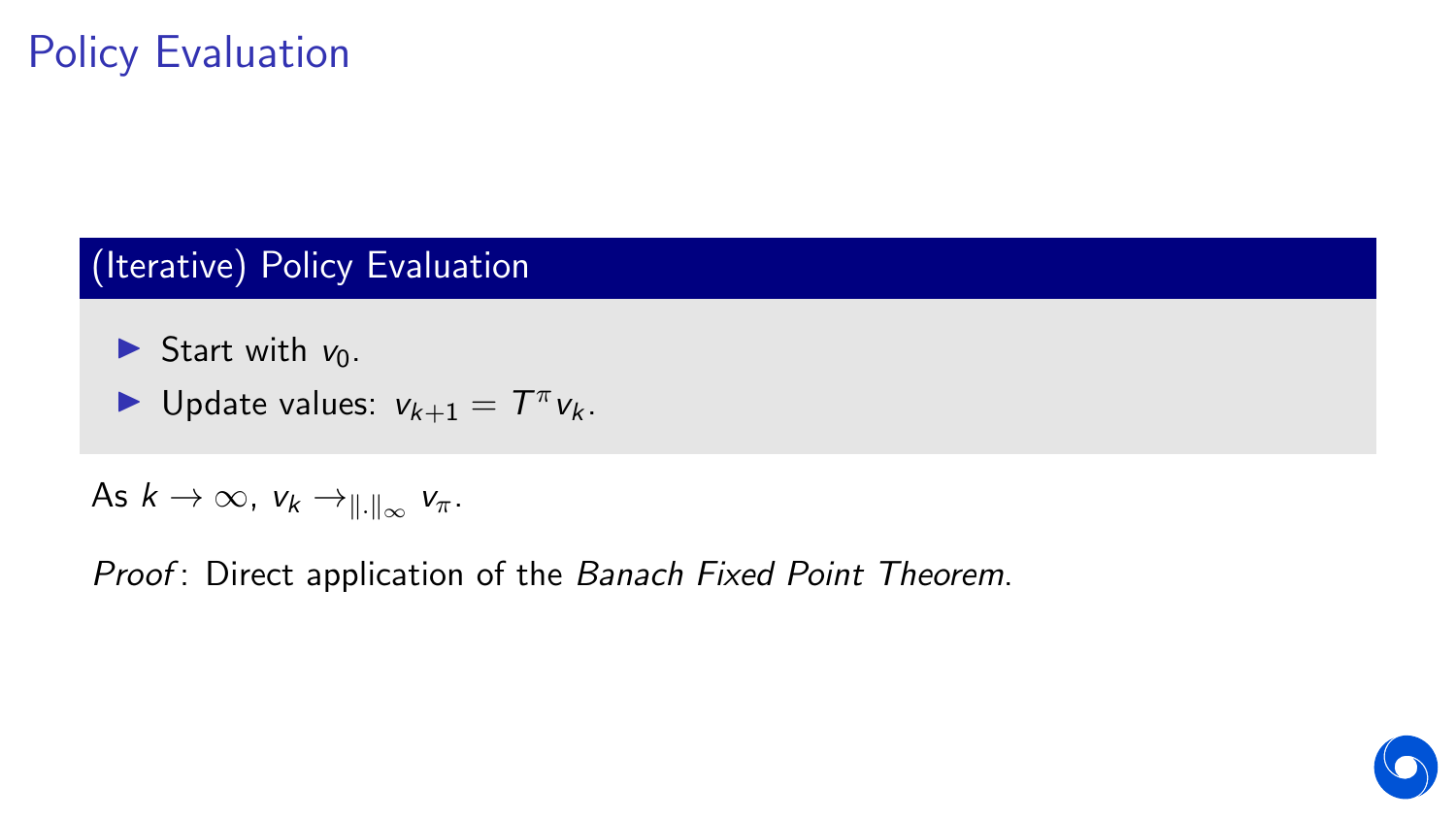# (Summary) Dynamic Programming with Bellman Operators

### Value Iteration

- Start with  $v_0$ .
- ▶ Update values:  $v_{k+1} = T^* v_k$ .

## Policy Iteration

- Start with  $\pi_0$ .
- $\blacktriangleright$  Iterate:
	- $\blacktriangleright$  Policy Evaluation:  $v_{\pi i}$ 
		- ► (E.g. For instance, by iterating  $T^{\pi}$ :  $v_k = T^{\pi_i}v_{k-1} \Rightarrow v_k \rightarrow v^{\pi_i}$  as  $k \rightarrow \infty$ )
	- **In** Greedy Improvement:  $\pi_{i+1} = \arg \max_a q_{\pi_i}(s, a)$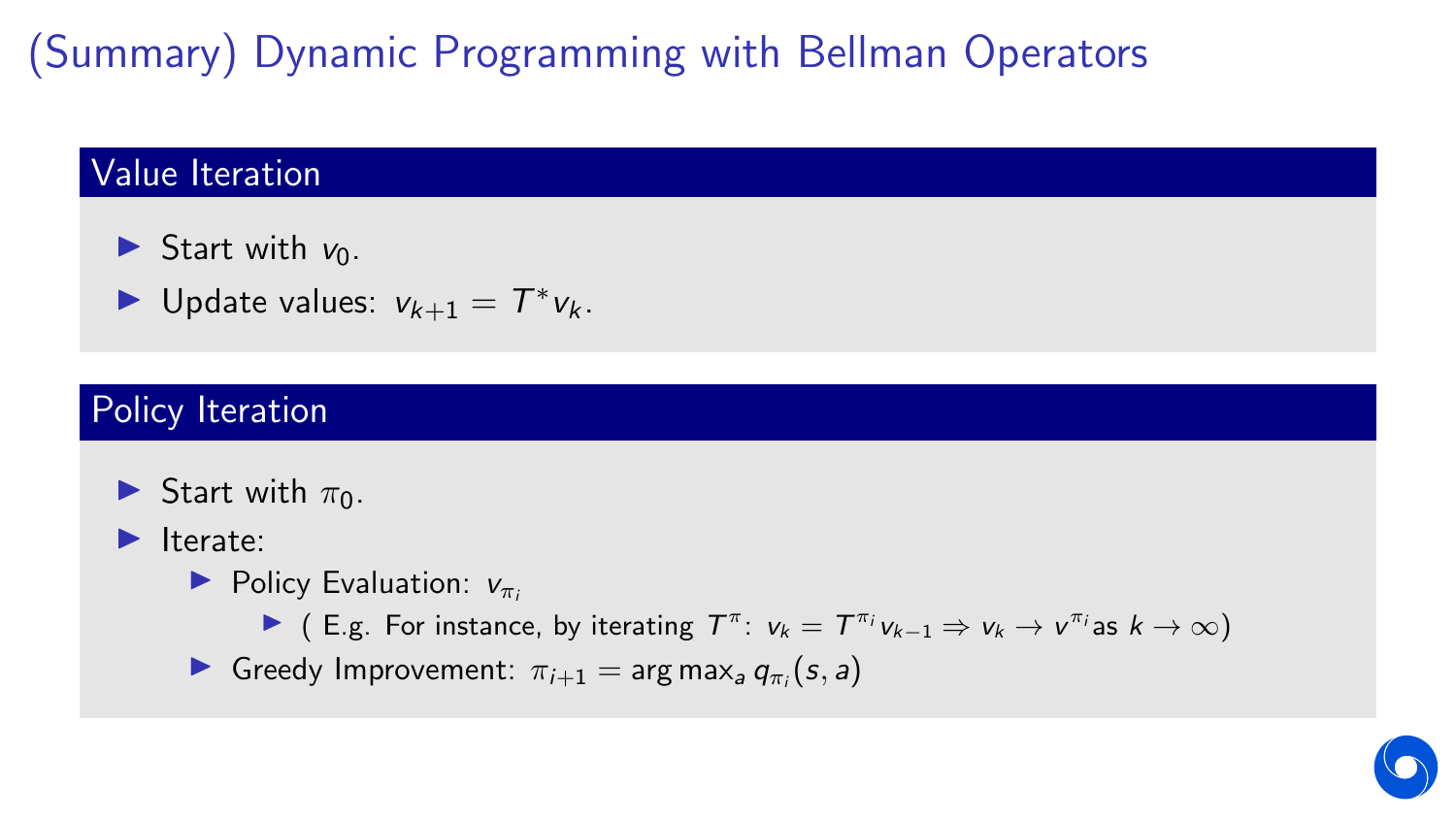# Similarly for  $q^{\pi} : \mathcal{S} \times \mathcal{A} \rightarrow \mathbb{R}$  functions

#### Definition (Bellman Expectation Operator)

Given an MDP,  $M = \langle S, A, p, r, \gamma \rangle$ , let  $\mathcal{Q} \equiv \mathcal{Q}_{S,A}$  be the space of bounded real-valued functions over  $S \times A$ . For any policy  $\pi : S \times A \rightarrow [0, 1]$ , we define, point-wise, the Bellman Expectation operator  $\mathcal{T}_{\mathcal{Q}}^{\pi}:\mathcal{Q}\to\mathcal{Q}$  as:

$$
(T_{\mathcal{Q}}^{\pi}f)(s,a) = r(s,a) + \gamma \sum_{s'} p(s'|a,s) \sum_{a' \in \mathcal{A}} \pi(a'|s')f(s',a') , \ \forall f \in \mathcal{Q}
$$

- $\blacktriangleright$  This operator has unique fixed point which corresponds to the *action-value function*  $q_{\pi}$  in our MDP  $\mathcal{M}$ .
- Same properties as  $T^{\pi}$ :  $\gamma$ -contraction and monotonicity.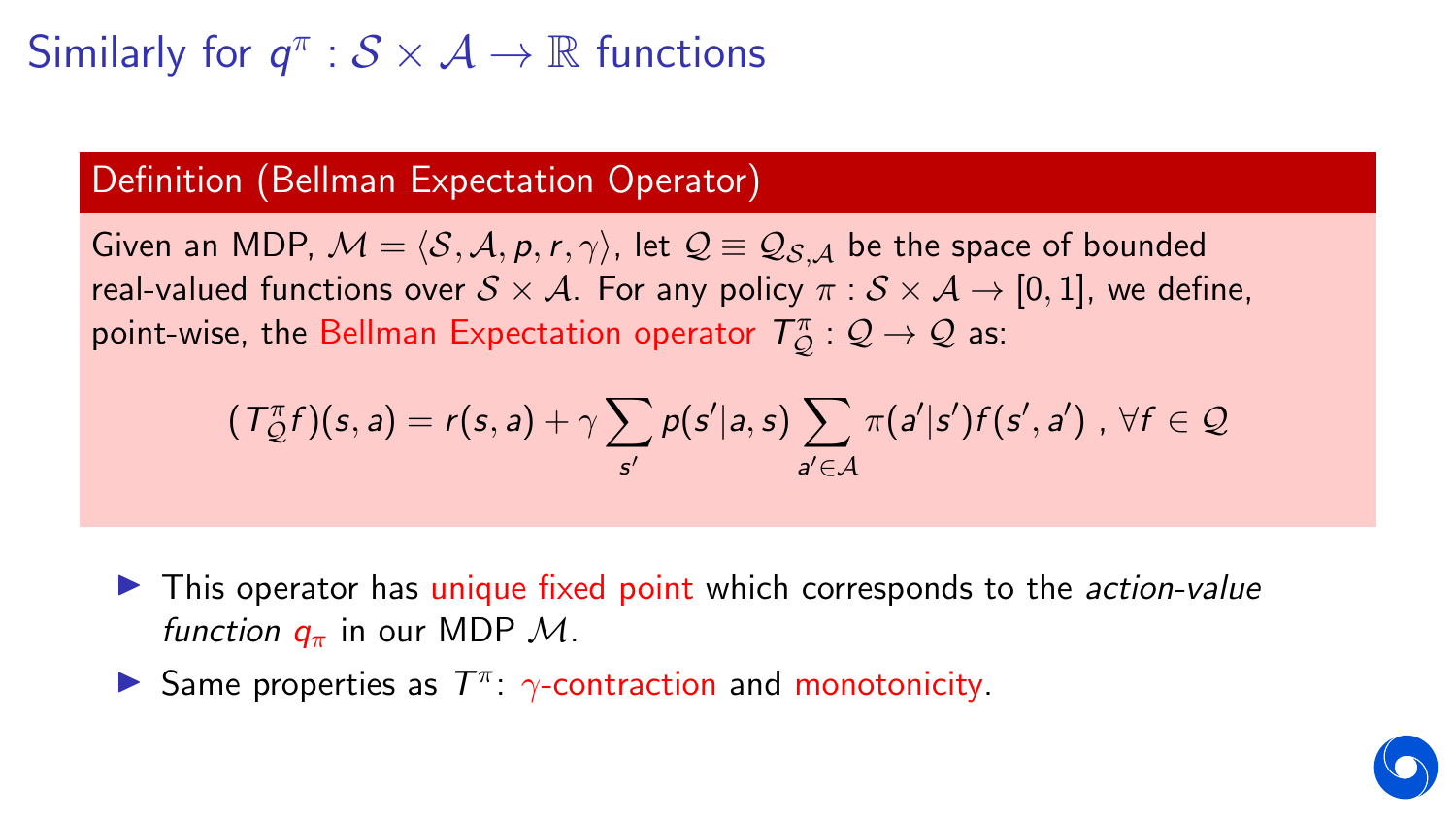# Similarly for  $q^*:\mathcal{S}\times\mathcal{A}\rightarrow\mathbb{R}$  functions

### Definition (Bellman Optimality Operator)

Given an MDP,  $\mathcal{M} = \langle \mathcal{S}, \mathcal{A}, p, r, \gamma \rangle$ , let  $\mathcal{Q} \equiv \mathcal{Q}_{\mathcal{S},\mathcal{A}}$  be the space of bounded real-valued functions over  $\mathcal{S} \times \mathcal{A}$ . We define the Bellman Optimality operator  $\mathcal{T}_{\mathcal{Q}}^*:\mathcal{Q}\to\mathcal{Q}$  as:

$$
(\mathcal{T}_{\mathcal{Q}}^*f)(s,a) = r(s,a) + \gamma \sum_{s'} p(s'|a,s) \max_{a' \in \mathcal{A}} f(s',a') , \forall f \in \mathcal{Q}
$$

 $\triangleright$  This operator has unique fixed point which corresponds to the *action-value* function  $q^*$  in our MDP  $\mathcal{M}$ .

Same properties as  $T^*$ :  $\gamma$ -contraction and monotonicity.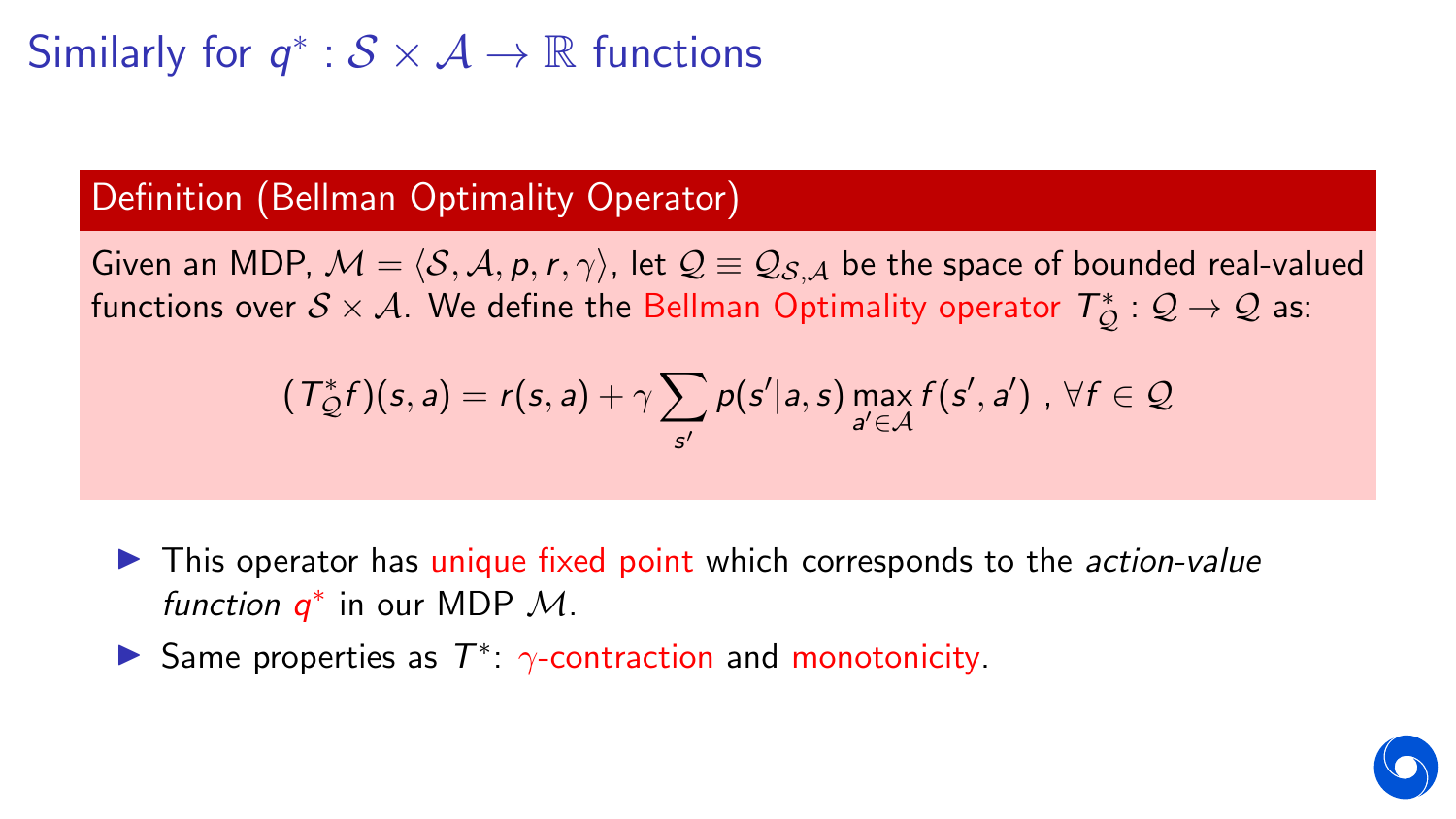# Approximate Dynamic Programming

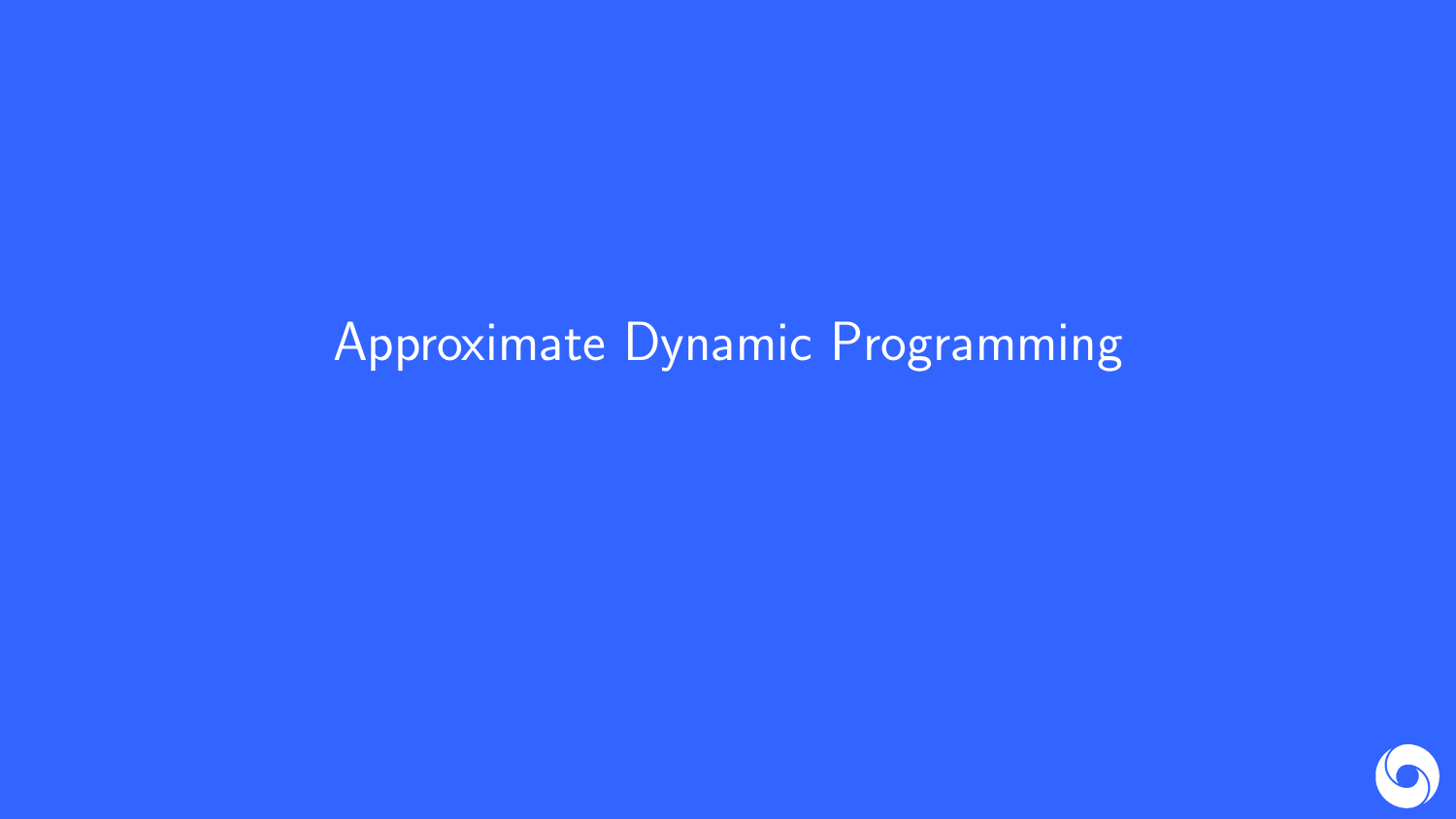- $\triangleright$  So far, we have assume perfect knowledge of the MDP and perfect/exact representation of the value functions.
- $\blacktriangleright$  Realistically, more often than not:
	- $\triangleright$  We won't know the underlying MDP (like in the next two lectures)
	- $\triangleright$  We won't be able to represent the value function exactly after each update (lectures to come)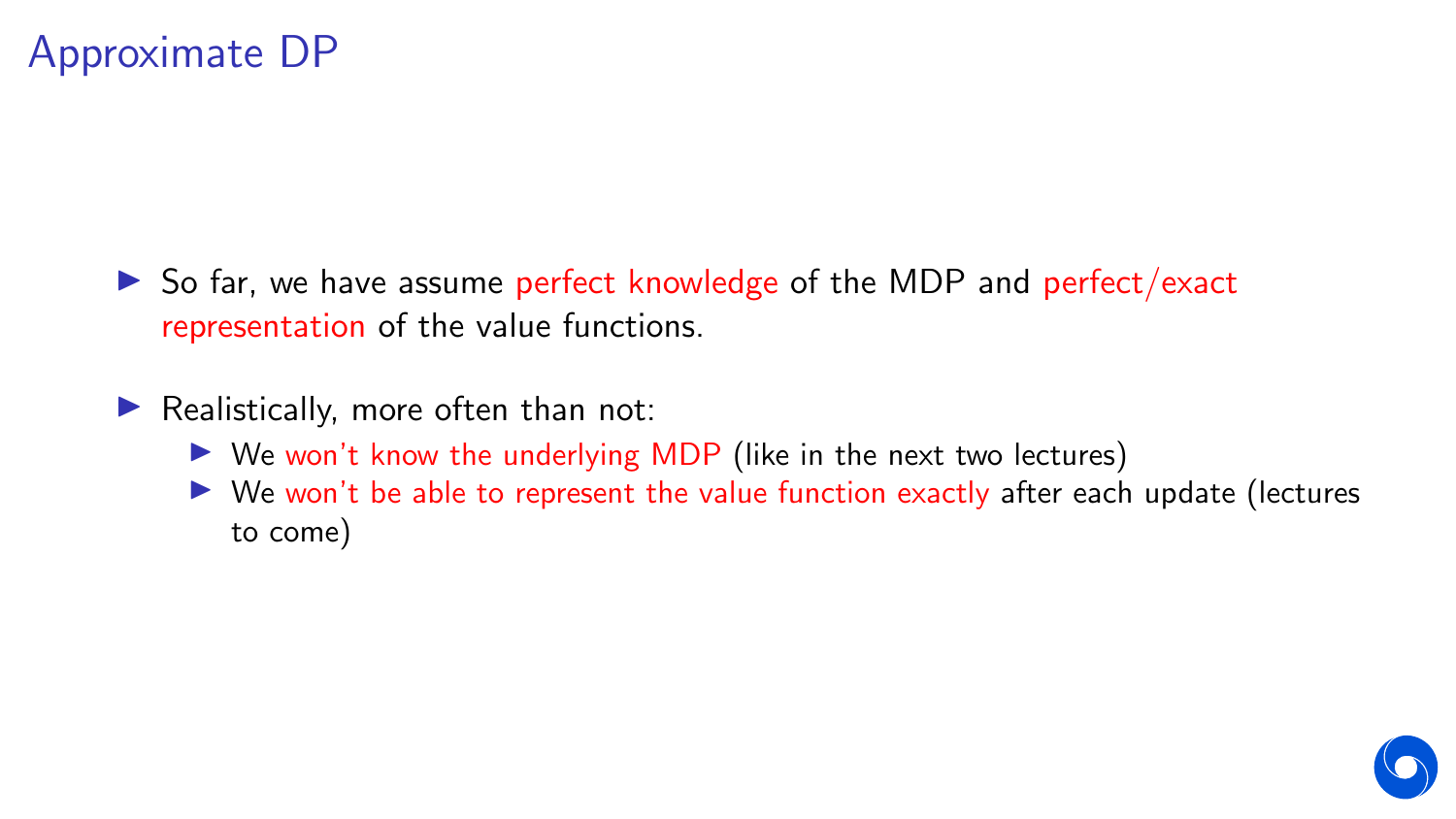## Approximate DP

Realistically, more often than not:

 $\triangleright$  We won't know the underlying MDP.

 $\Rightarrow$  sampling/estimation error, as we don't have access to the true operators  $T^{\pi}$   $(T^*)$ 

 $\triangleright$  We won't be able to represent the value function exactly after each update.  $\Rightarrow$  approximation error, as we approximate the true value functions within a (parametric) class (e.g. linear functions, neural nets, etc).

Objective: Under the above conditions, come up with a policy  $\pi$  that is (close to) optimal.

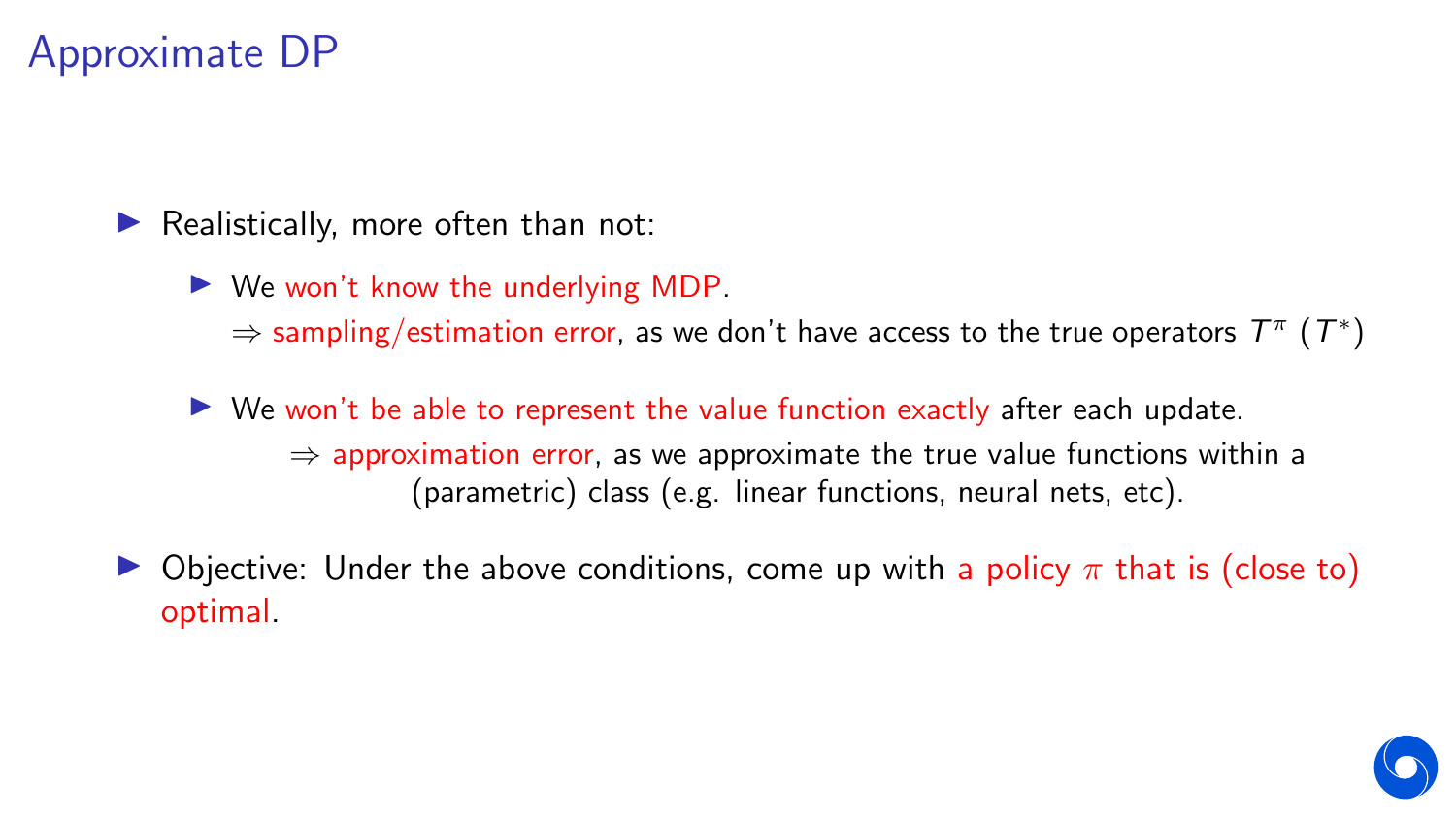# (Reminder) Value Iteration

## Value Iteration

- Start with  $v_0$ .
- ▶ Update values:  $v_{k+1} = T^* v_k$ .

As  $k \to \infty$ ,  $v_k \to_{\|\cdot\|_{\infty}} v^*$ .

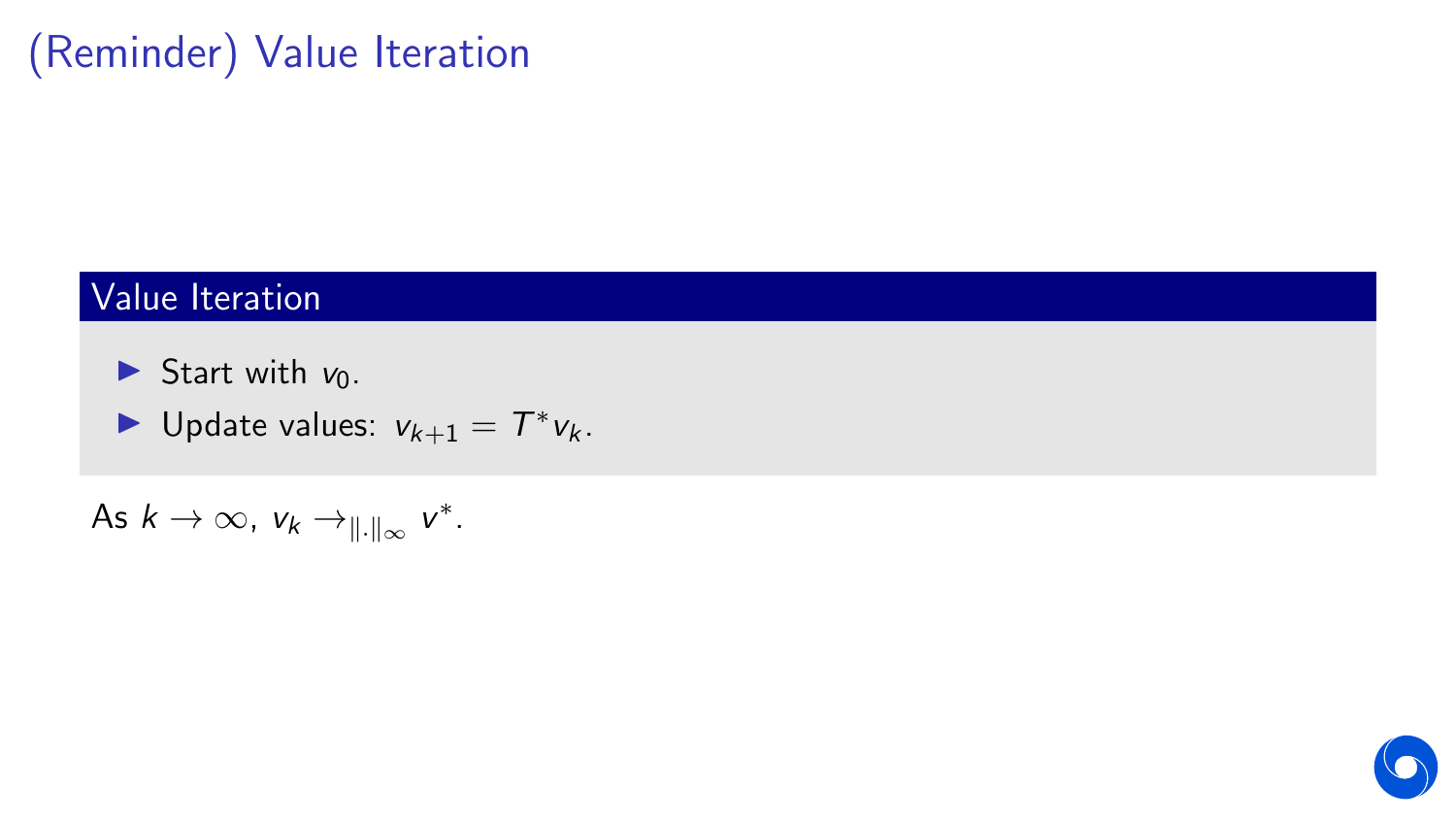## Approximate Value Iteration

## Approximate Value Iteration

Start with  $v_0$ .

$$
\blacktriangleright \text{ Update values: } v_{k+1} = \mathcal{A}T^*v_k.
$$

$$
V_k. \t\t\t (V_{k+1} \approx T^*V_k)
$$

Question: As  $k\to\infty$ ,  $v_k\to_{\|\cdot\|_\infty} v^*$ ? X Answer: In general, no.

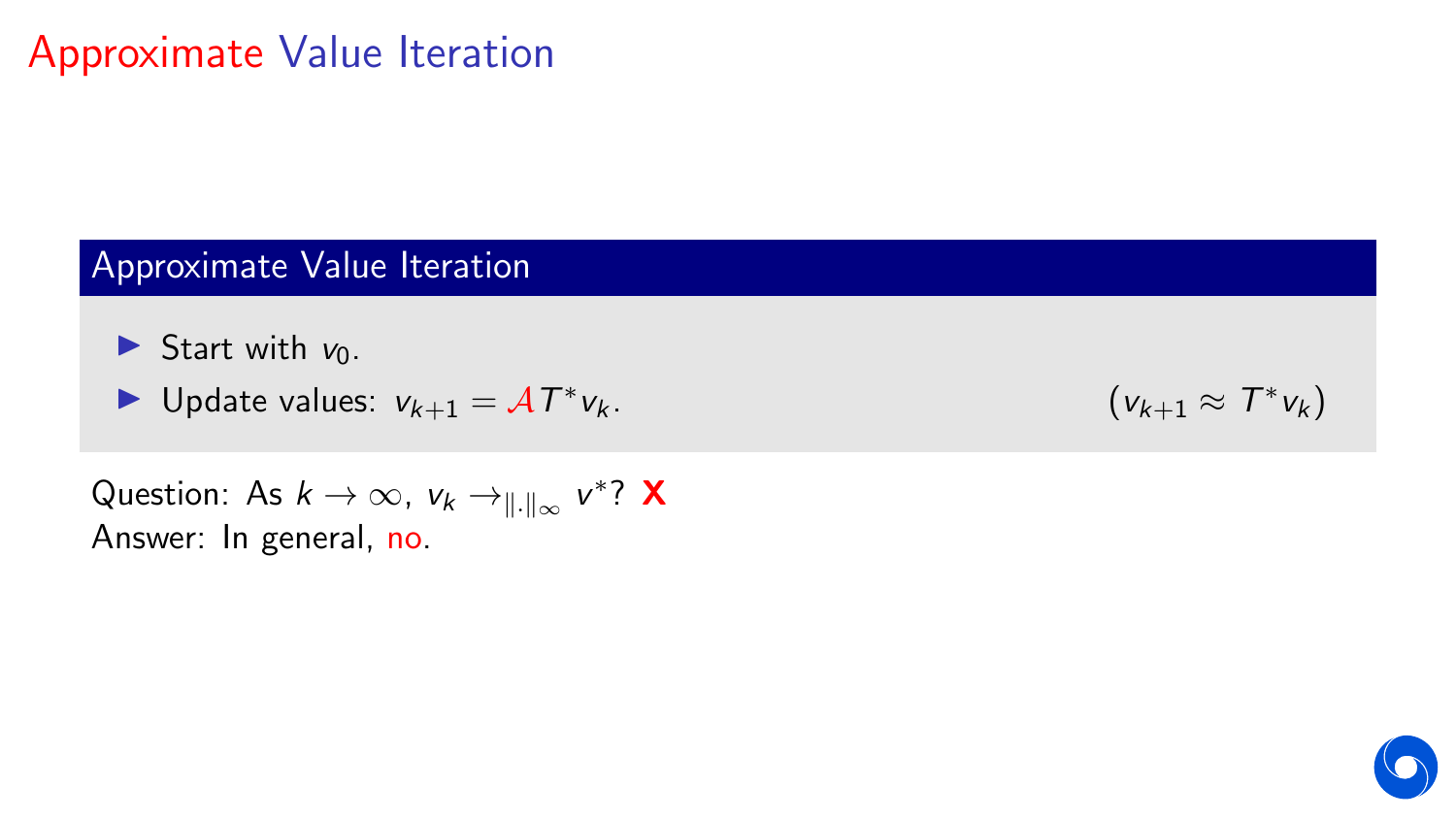## ADP: Approximating the value function

- $\blacktriangleright$  Using a function approximator  $v_\theta(s)$ , with a parameter vector  $\theta \in \mathbb{R}^m$
- **I** The estimated value function at iteration k is  $v_k = v_{\theta_k}$
- **If** Use dynamic programming to compute  $v_{\theta_{k+1}}$  from  $v_{\theta_k}$

$$
\mathcal{T}^* v_k(s) = \max_{a} \mathbb{E}\left[R_{t+1} + \gamma v_k(S_{t+1}) \mid S_t = s\right]
$$

$$
\blacktriangleright
$$
 Fit  $\theta_{k+1}$  s.t.  $v_{\theta_{k+1}} \approx T^* v_k(s)$ 

 $\blacktriangleright$  For instance, with respect to a squared loss over the state-space.

$$
\theta_{k+1} = \arg\min_{\theta_{k+1}} \sum_{s} (\mathsf{v}_{\theta_{k+1}}(s) - \mathcal{T}^* \mathsf{v}_k(s))^2
$$

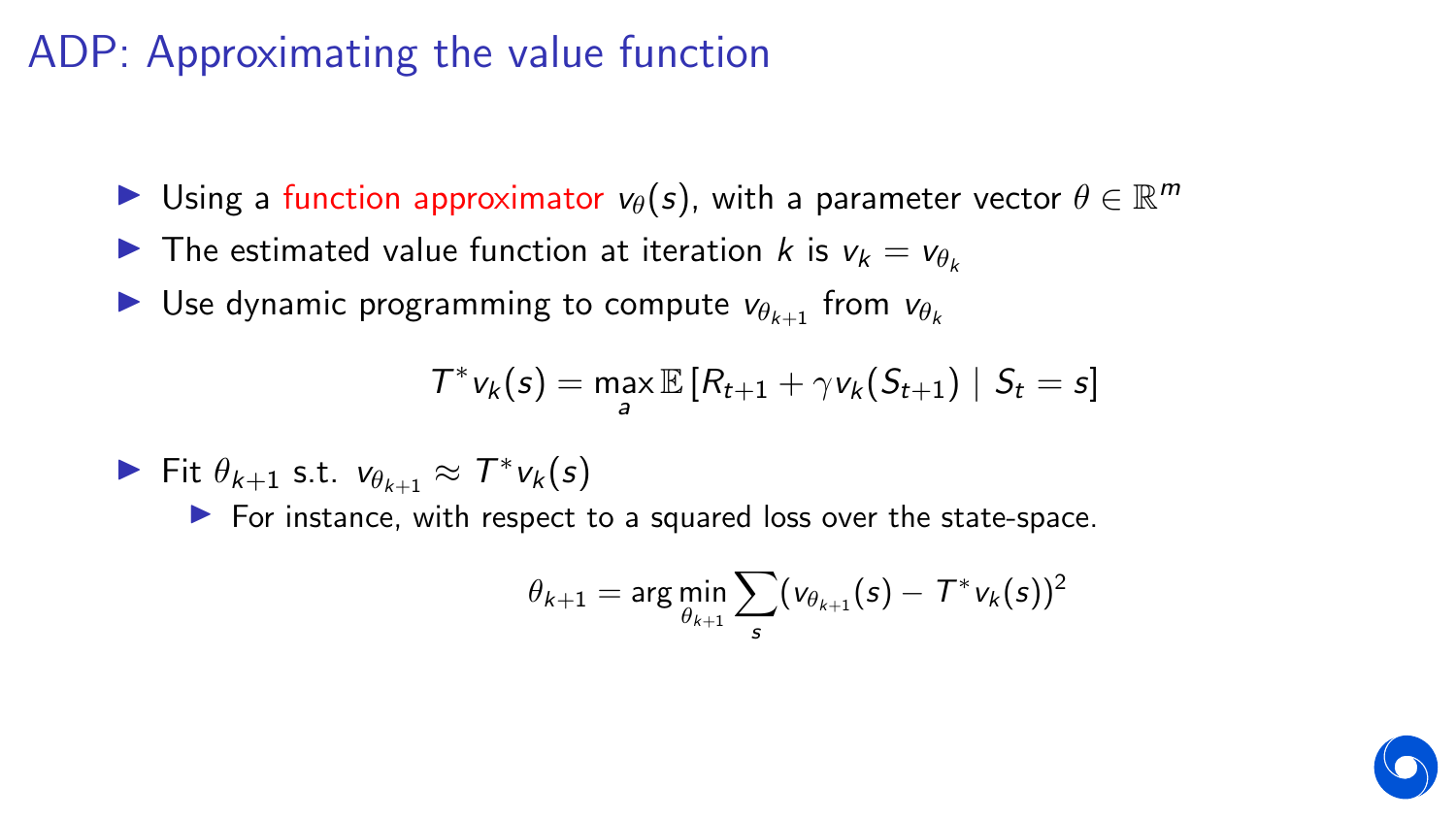## Example of divergence with dynamic programming

In Tsitsiklis and Van Roy made an example where dynamic programming with linear function approximation can diverge. Consider the two state example below, where the rewards are all zero, there are no decisions, and there is a single parameter for<br>24 CHAPTER 11. OFF-POLICIA estimating the value.



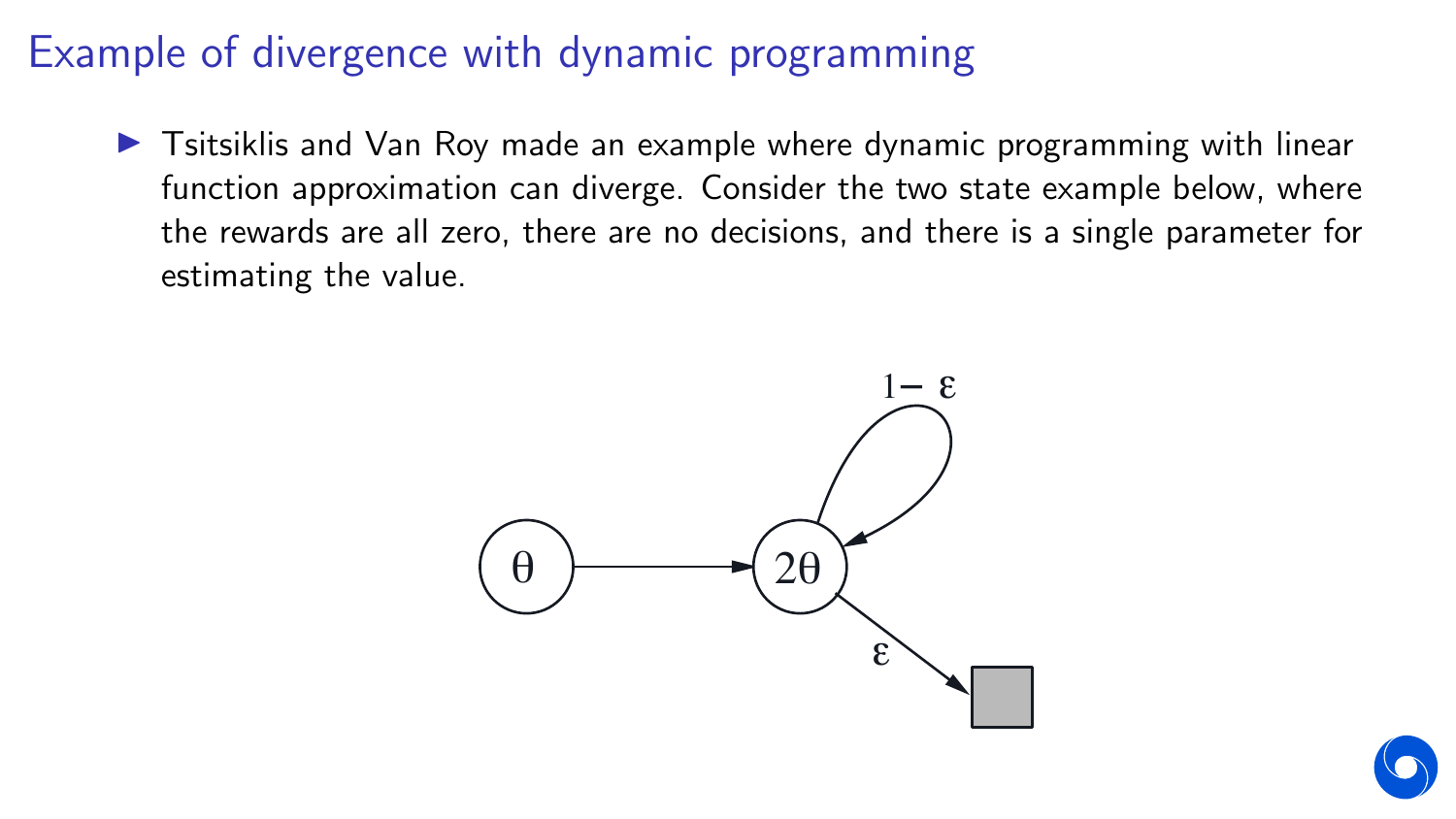# **Blackboard** (Tsitsiklis and Van Roy's Example)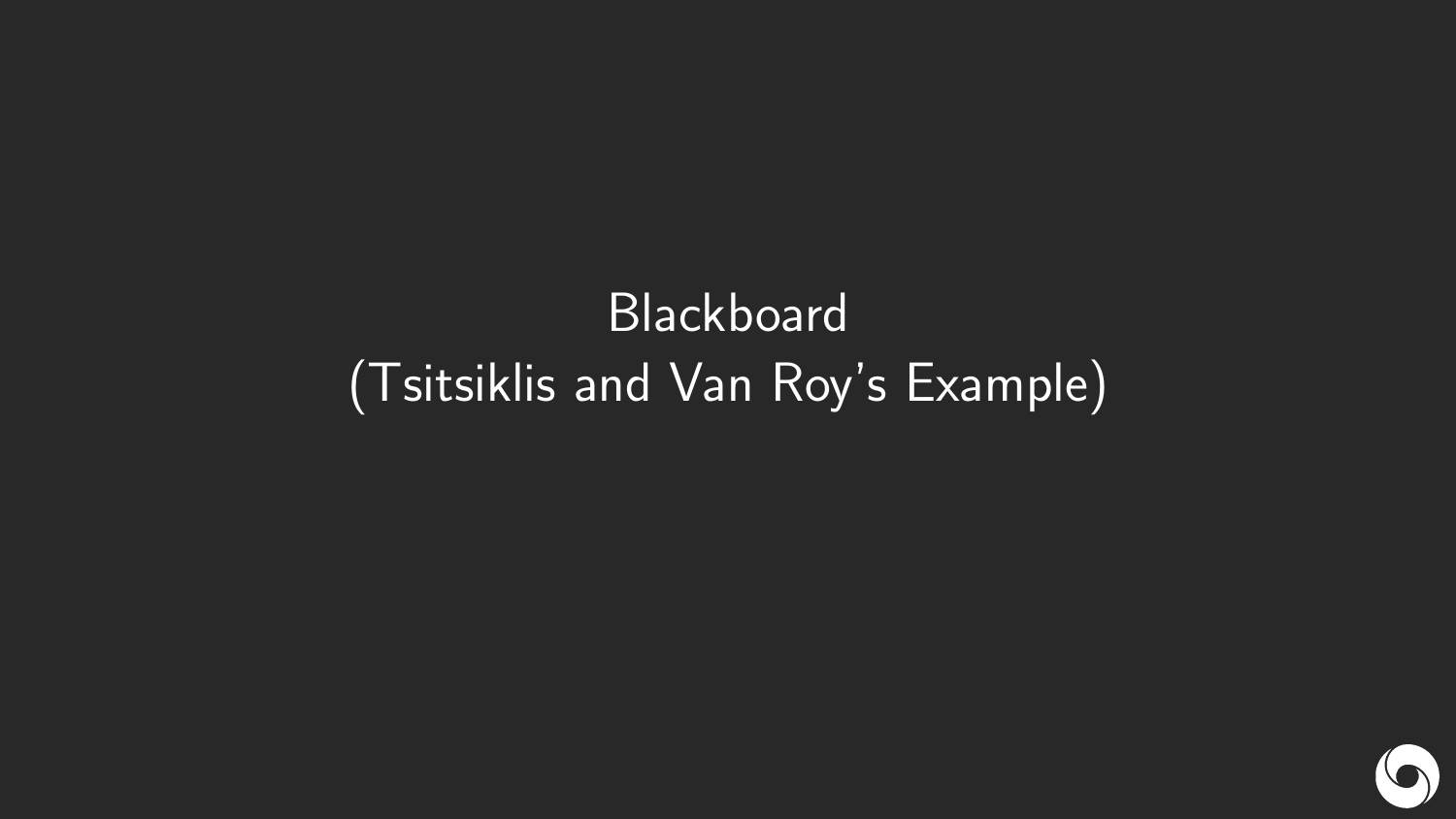## Example of divergence with dynamic programming

 $\triangleright$  Tsitsiklis and Van Roy made an example where dynamic programming with linear function approximation can diverge. Consider the two state example below, where the rewards are all zero, there are no decisions, and there is a single parameter for estimating the value.



- ▶ What is lim $_{k\to\infty}$   $\theta_k$  when  $\theta_0 = 1$ ,  $\epsilon = \frac{1}{8}$ , squares linear function approximation.  $\frac{1}{8}$ , and  $\gamma=1$ ?
- looking at the time an agent would spend in each state In This is only a problem when we update the states, e.g., synchronously, without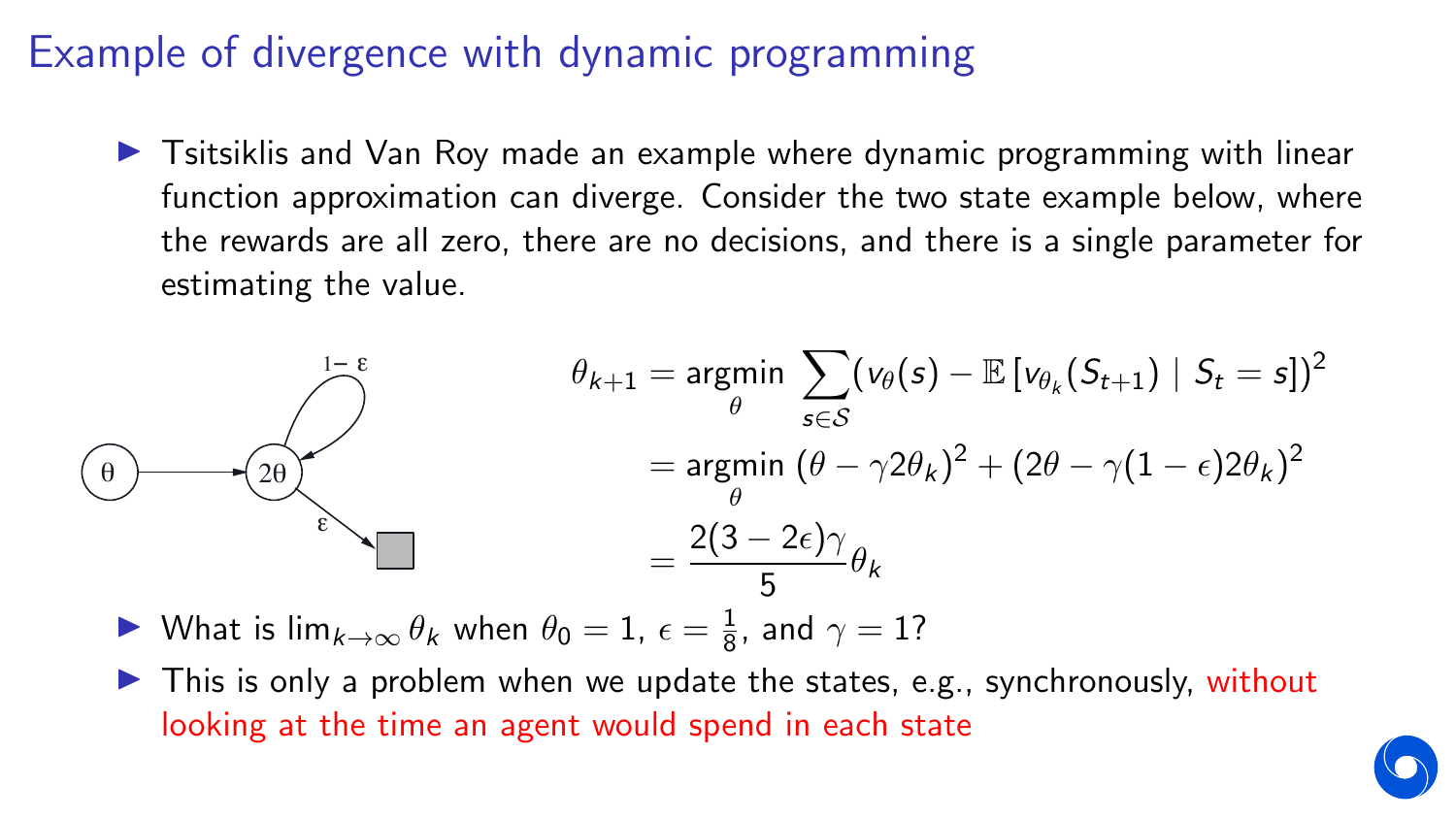## Approximate Value Iteration

## Approximate Value Iteration

- Start with  $v_0$ .
- ► Update values:  $v_{k+1} = \mathcal{A}T^*$

$$
V_k. \t\t\t (V_{k+1} \approx T^*V_k)
$$

Question: As  $k\to\infty$ ,  $v_k\to_{\|\cdot\|_\infty} v^*$ ? X Answer: In general, no.

Hopeless? Not quite!

- **In Sample versions of these algorithms converge under mild conditions**
- $\triangleright$  Even for the function approximation case, the theoretical danger of divergence is rarely materialised in practice
- $\triangleright$  There may many value functions that can induce the optimal policy!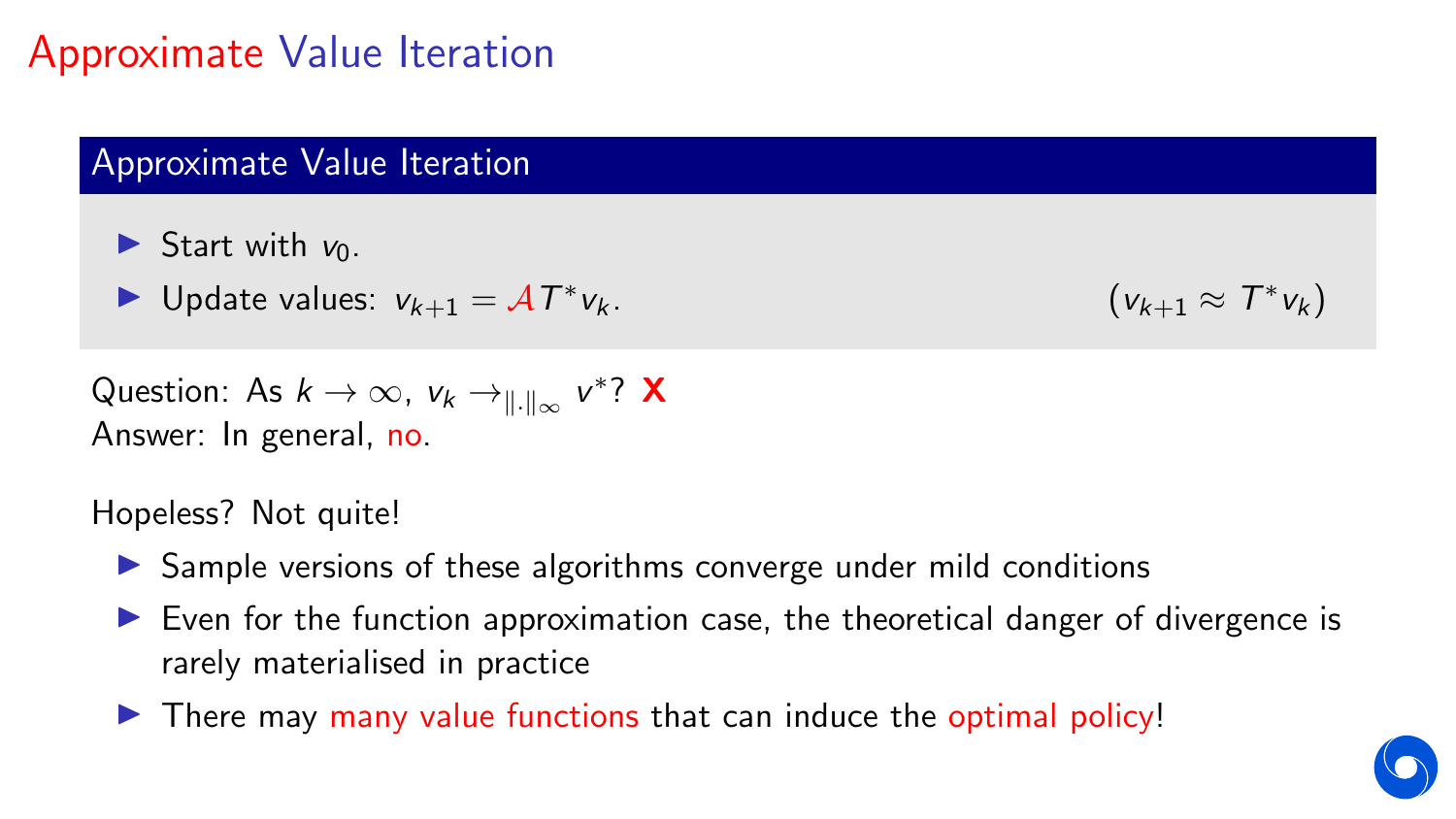## Example from last lecture: Many value functions  $\Rightarrow$  same optimal policy

$$
k=10
$$

 $k=3$ 

$$
k = \infty
$$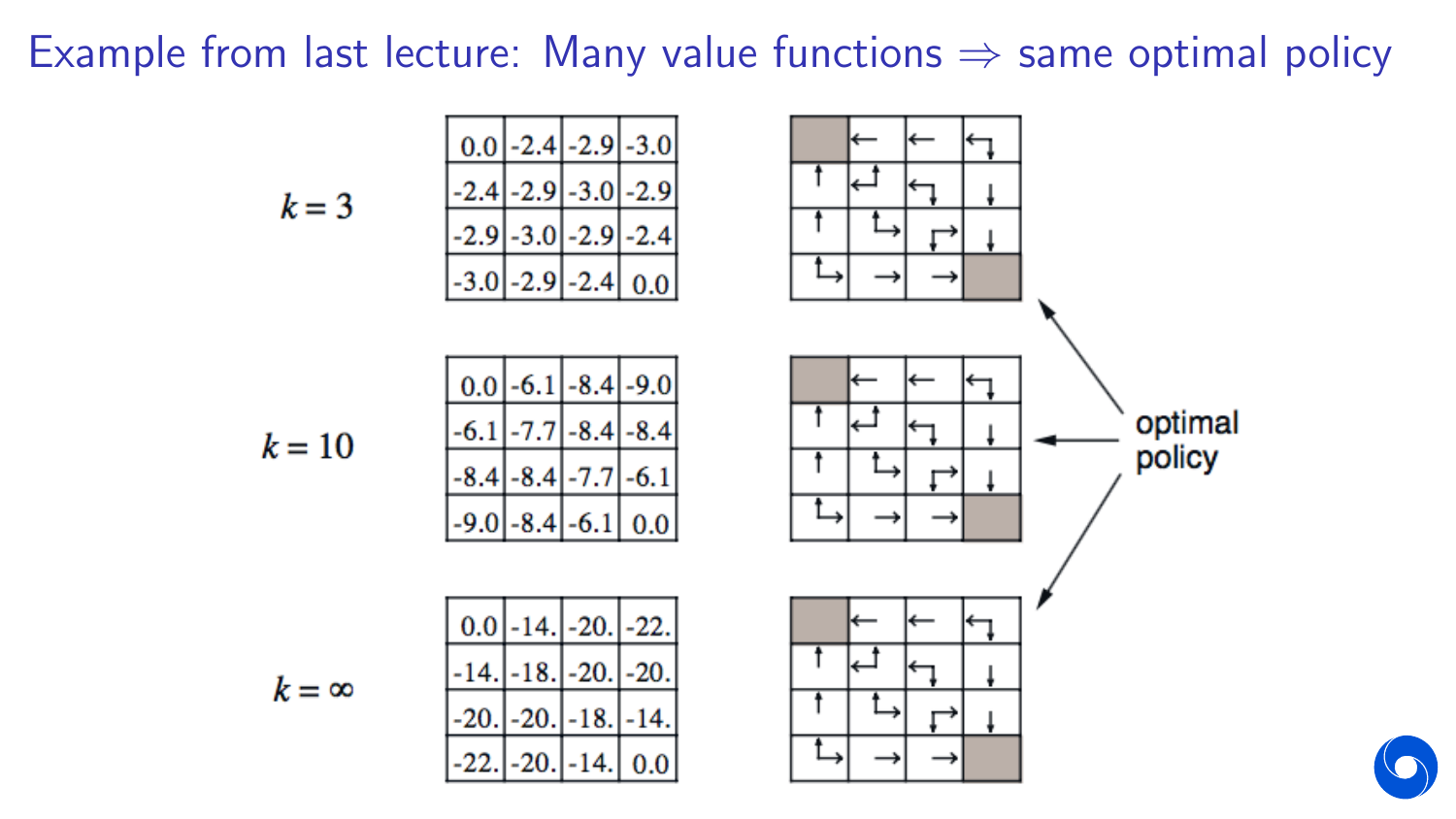## Performance of a Greedy Policy

### Theorem (Value of greedy policy)

Consider a MDP. Let  $q : S \times A \rightarrow \mathbb{R}$  be an arbitrary function and let  $\pi$  be the greedy policy associated with q, then:

$$
\|q^* - q^{\pi}\|_{\infty} \leq \frac{2\gamma}{1-\gamma} \|q^* - q\|_{\infty}
$$

where  $q^*$  is the optimal value function associated with this MDP.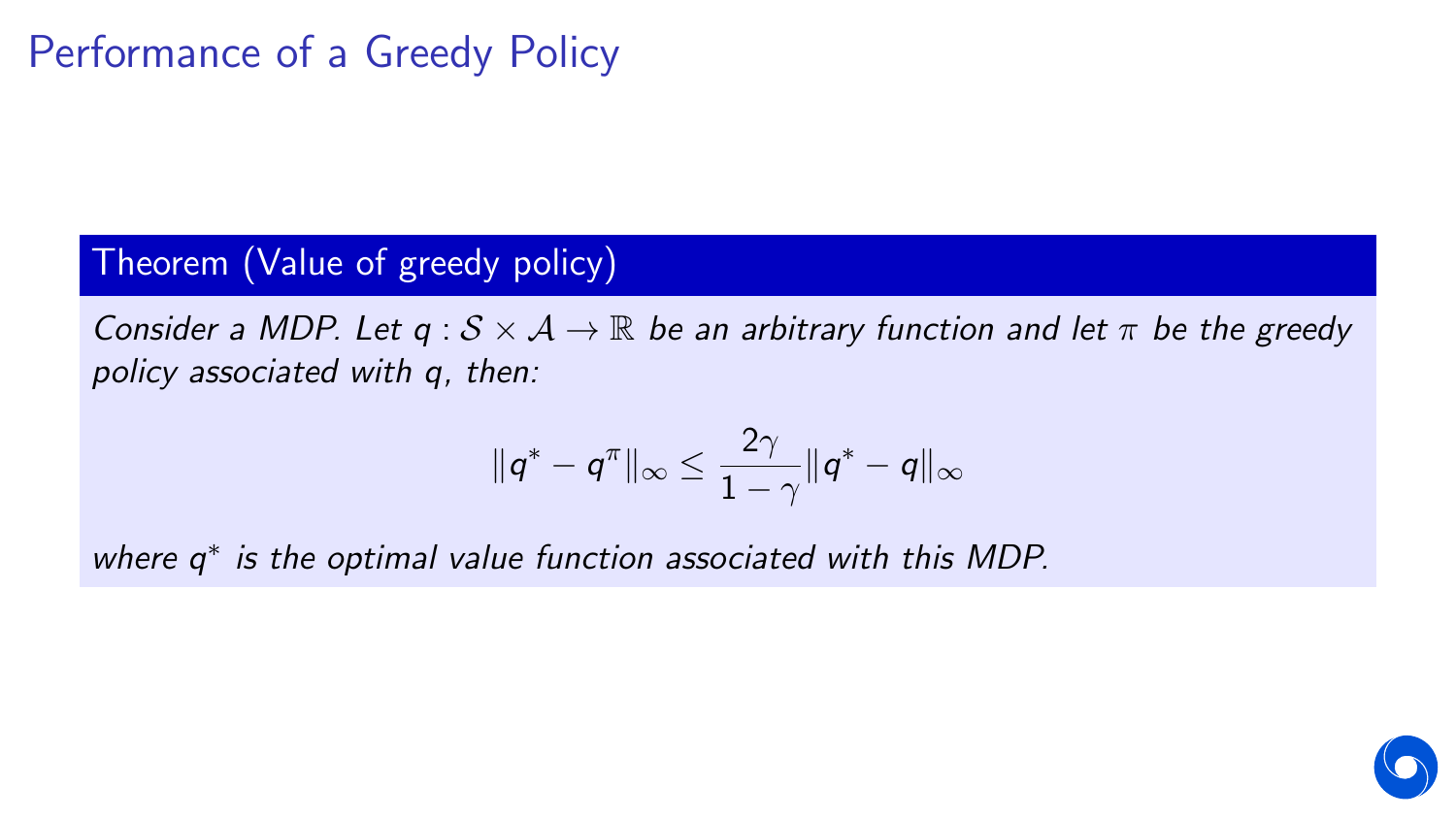# Performance of a Greedy Policy (Proof)

Statement: 
$$
||q^* - q^{\pi}||_{\infty} \le \frac{2\gamma}{1-\gamma} ||q^* - q||_{\infty}
$$

## Proof.

$$
\|q^* - q^{\pi}\|_{\infty} = \|q^* - T^{\pi}q + T^{\pi}q - q^{\pi}\|_{\infty}
$$
\n(15)

$$
\leq \quad \Vert q^* - T^{\pi} q \Vert_{\infty} + \Vert T^{\pi} q - q^{\pi} \Vert_{\infty} \tag{16}
$$

$$
= \|T^*q^* - T^*q\|_{\infty} + \|T^{\pi}q - T^{\pi}q^{\pi}\|_{\infty}
$$
 (17)

$$
\leq \quad \gamma \|q^* - q\|_{\infty} + \gamma \underbrace{\|q - q^*\|_{\infty}}_{\leq \|q - q^*\|_{\infty} + \|q^* - q^*\|_{\infty}} \tag{18}
$$

$$
\leq 2\gamma \|q^* - q\|_{\infty} + \gamma \|q^* - q^{\pi}\|_{\infty} \tag{19}
$$

Re-arranging:  $(1 - \gamma) \|q^* - q^{\pi}\|_{\infty} \leq 2\gamma \|q^* - q\|_{\infty}$ .



 $\Box$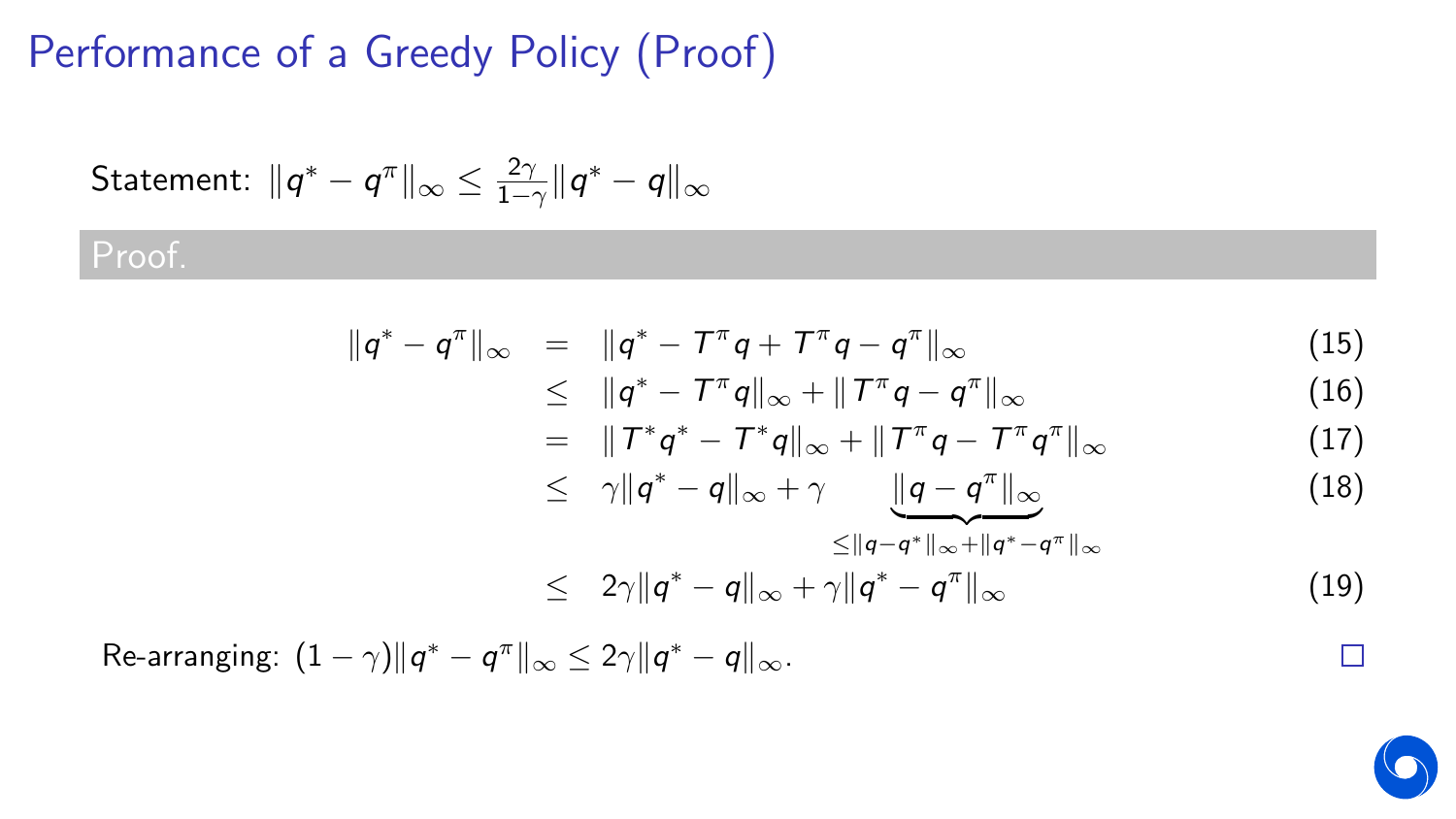Performance of a Greedy Policy: Test your understanding!

#### Theorem (Value of greedy policy)

Consider a MDP. Let  $q : S \times A \rightarrow \mathbb{R}$  be an arbitrary function and let  $\pi$  be the greedy policy associated with q, then:

$$
\|q^* - q^\pi\|_\infty \leq \frac{2\gamma}{1-\gamma} \|q^* - q\|_\infty
$$

where  $q^*$  is the optimal value function associated with this MDP.

Observations:

- **If** Small values of  $\gamma$  obtain a better(smaller) upper bound on the potential loss of performance. How do you interpret that?
- In particular, what happens for  $\gamma = 0$ ? How do you explain this?
- ▶ What if  $q = q^*$ ? What does this bound imply in that case?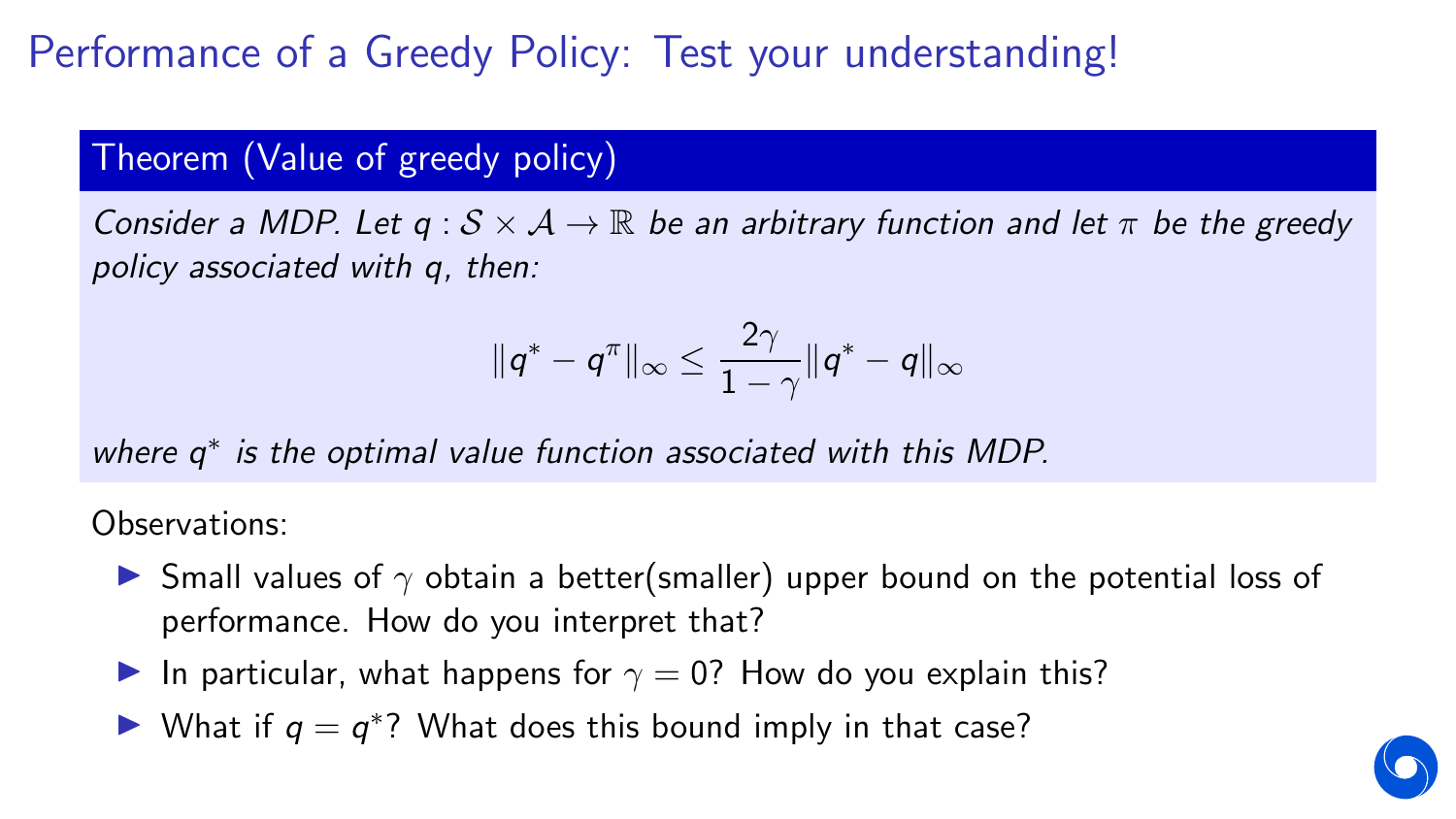# (Reminder) Policy Iteration

## Policy Iteration

- Start with  $\pi_0$ .
- $\blacktriangleright$  Iterate:
	- $\blacktriangleright$  Policy Evaluation:  $q_i = q_{\pi i}$
	- **Greedy Improvement:**  $\pi_{i+1} = \arg \max_a q_{\pi_i}(s, a)$

As  $i \to \infty$ ,  $q_i \to_{\|\cdot\|_{\infty}} q^*$ . Thus  $\pi_i \to \pi^*$ .

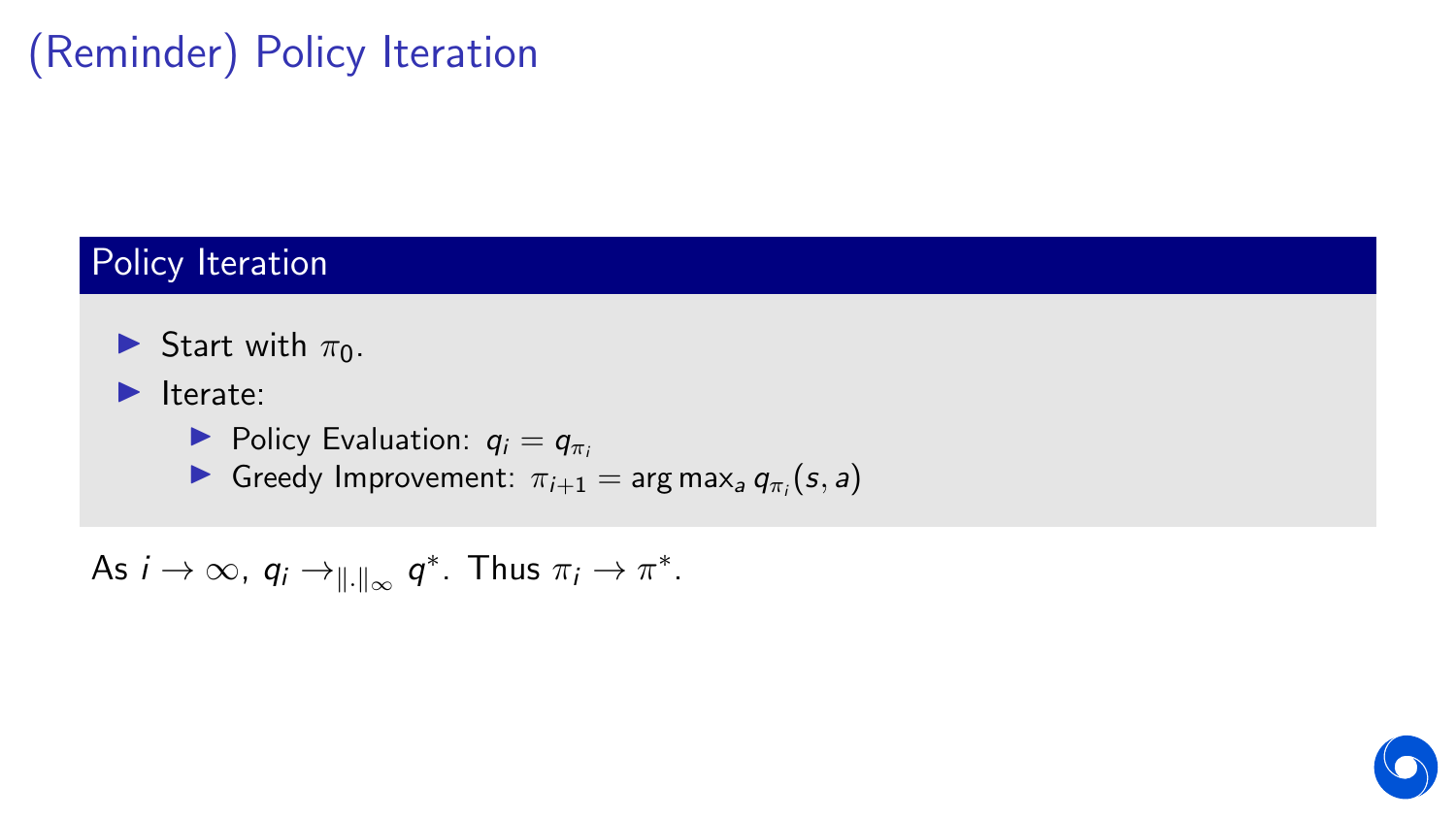# Approximate Policy Iteration

## Approximate Policy Iteration

- Start with  $\pi_0$ .
- $\blacktriangleright$  Iterate:
	- $\blacktriangleright$  Policy Evaluation:  $q_i = \mathcal{A}q_{\pi i}$
	- **If** Greedy Improvement:  $\pi_{i+1} = \arg \max_a q_i(s, a)$

$$
(q_i \approx q_{\pi_i})
$$

```
Question 1: As i\to\infty, does q_i\to_{\|\cdot\|_\infty} q^* ? X
Answer: In general, no.
```
Question 2: Or does  $\pi_i$  converge to the optimal policy? **X** Answer: In general, no.

Hopeless? In some cases, no, depending on the nature of  $A$ . (More: Next lectures)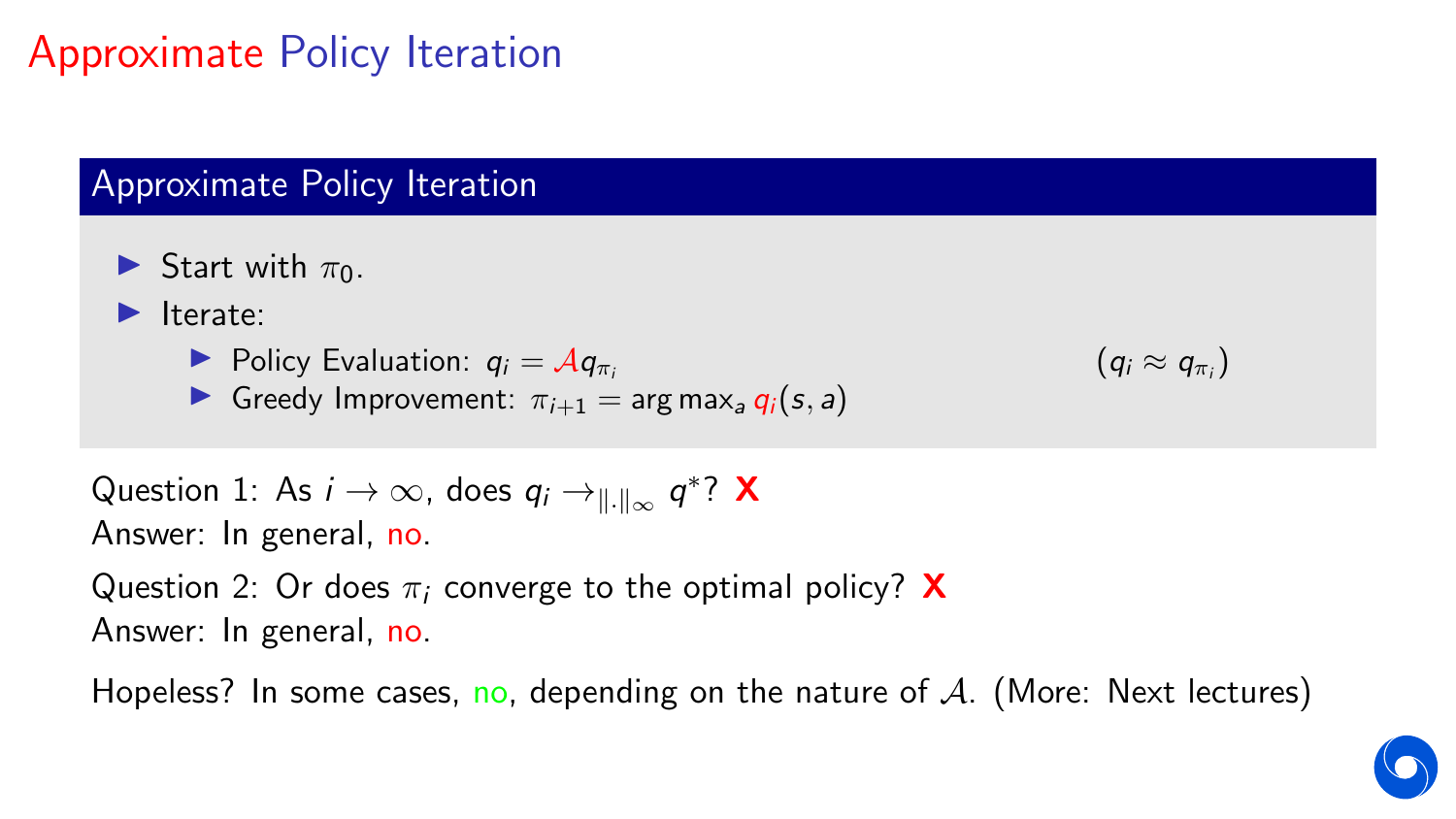(Summary) Approximate Dynamic Programming

## Approximate Value Iteration

- $\triangleright$  Start with  $v_0$ .
- ► Update values:  $v_{k+1} = \mathcal{A}T^*$

## Approximate Policy Iteration

Start with  $\pi_0$ .

### $\blacktriangleright$  Iterate:

- $\blacktriangleright$  Policy Evaluation:  $q_i = \mathcal{A}q_{\pi i}$
- **If** Greedy Improvement:  $\pi_{i+1} = \arg \max_a q_i(s, a)$

$$
V_k. \t\t\t (V_{k+1} \approx T^*V_k)
$$

$$
(q_i \approx q_{\pi_i})
$$